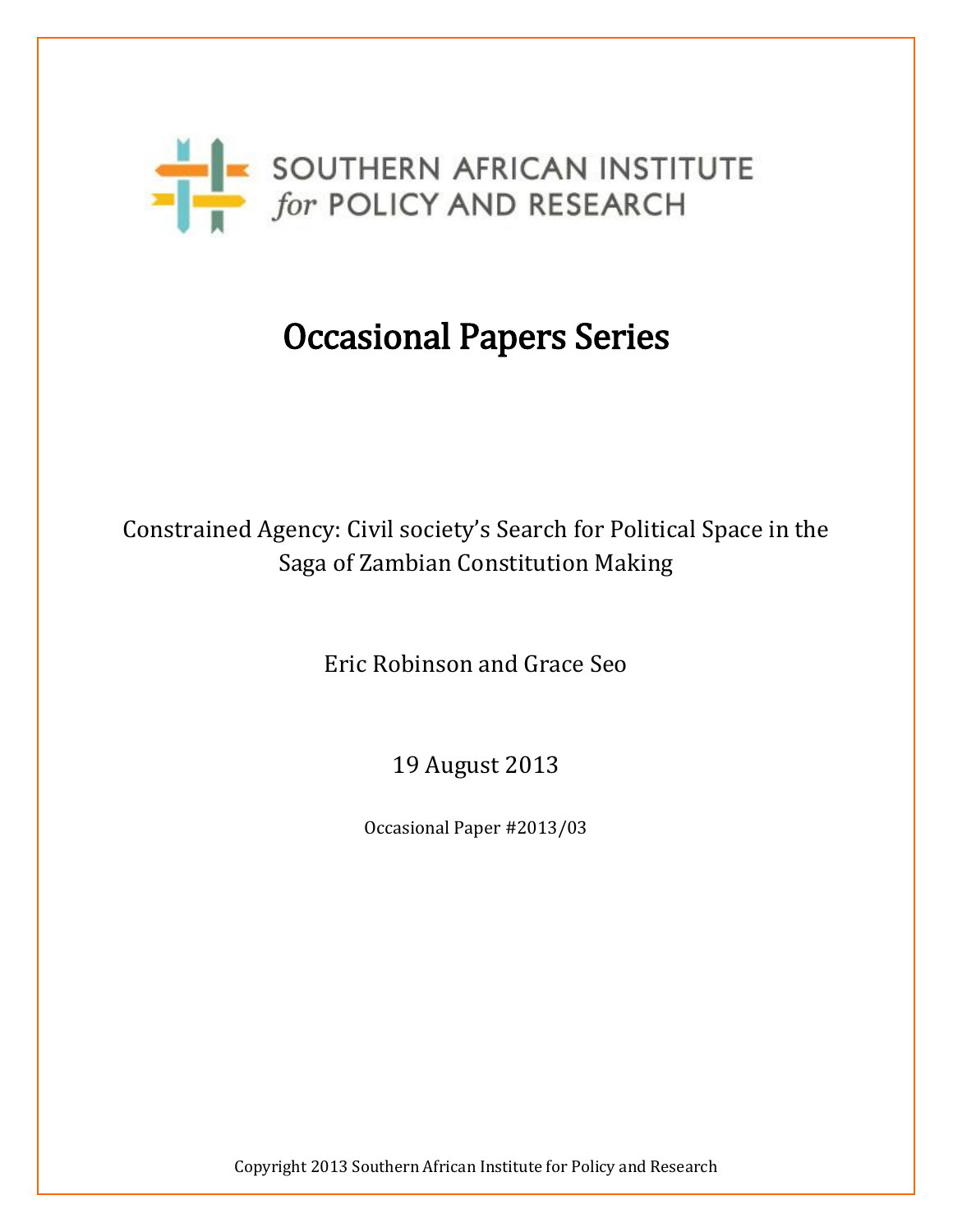## Abstract

Now on its fifth constitutional review process since independence, Zambia continues its slow move towards a more comprehensive form of liberal democracy. The role of civil society organisations in the process of democratisation and the promotion of governance is a subject of great interest. The Oasis Forum, a coalition of several prominent organisations, has drawn particular attention for its advocacy against President Chiluba's attempt to run for a third term, which was prohibited by the constitution. This paper seeks to describe the role of broader civil society engagement in the constitutional review process, which has remained relatively unexamined. New coalitions of unprecedented scope have been forged in this fifth process. This study offers an analysis of the evolution of civil society engagement in constitution making, a contextualized evaluation of the constraints civil society continue to face, and a comprehensive description of the ongoing constitutional review process. Our principal research activities have been a review of relevant scholarly literature, semi-structured interviews, and a review of non-governmental organisation (NGO) publications and communications. This field research was conducted over the course of June and July of 2013, in Lusaka, Zambia.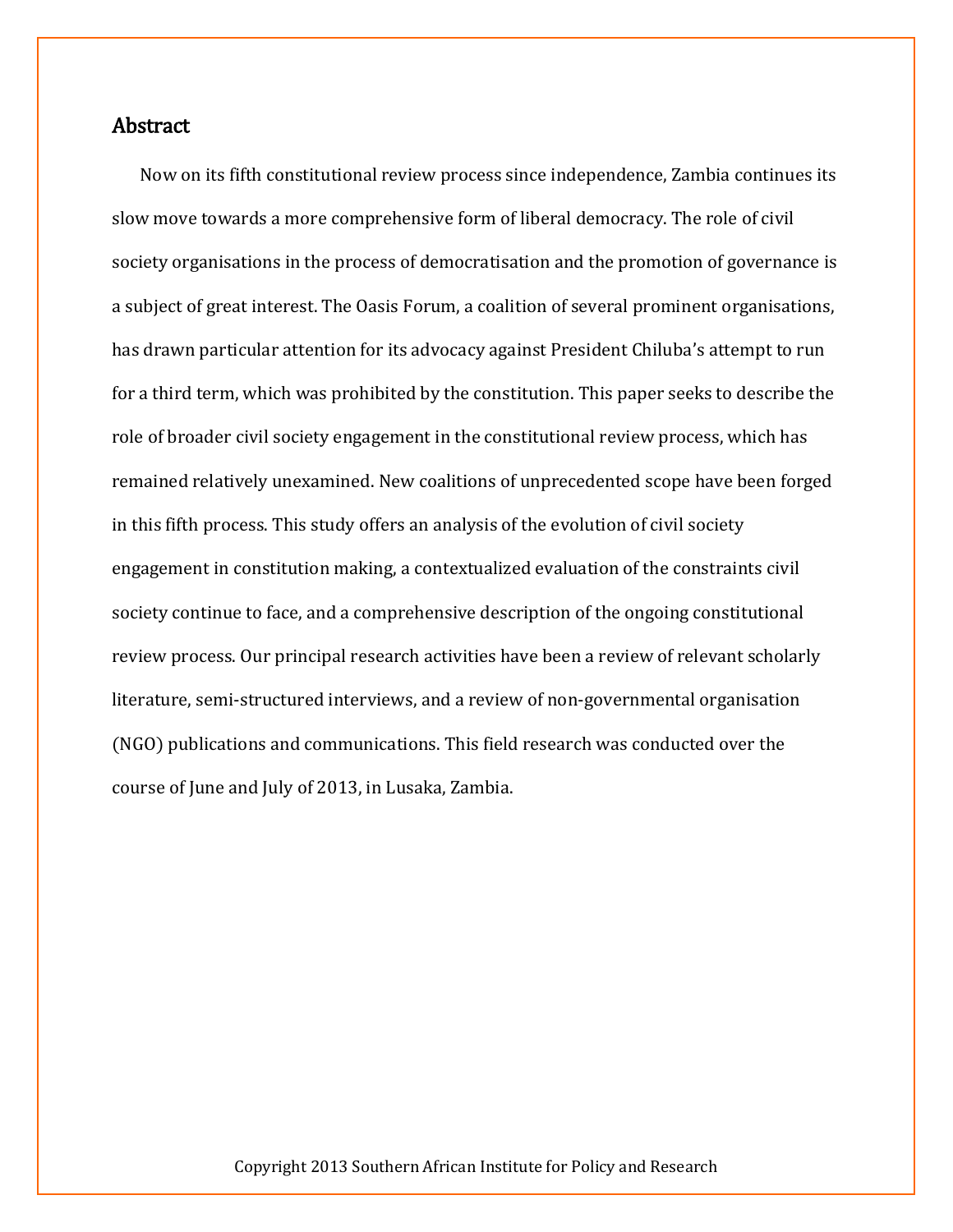# Abbreviations

| CA            | <b>Constituent Assembly</b>                          |
|---------------|------------------------------------------------------|
| CCZ           | Council of Churches in Zambia                        |
| CGC           | Collaborative Group on the Constitution              |
| <b>CRC</b>    | <b>Constitutional Review Commission</b>              |
| <b>CSO</b>    | Civil society organisation                           |
| <b>EFZ</b>    | Evangelical Fellowship of Zambia                     |
| <b>ESC</b>    | Economic, social, and cultural rights                |
| IA            | <b>Inquiries Act</b>                                 |
| IFI           | <b>International Financial Institution</b>           |
| <b>IMF</b>    | <b>International Monetary Fund</b>                   |
| <b>JCTR</b>   | Jesuit Centre for Theological Reflection             |
| LAZ           | Law Association of Zambia                            |
| <b>MMD</b>    | Movement for Multiparty Democracy                    |
| MP            | <b>Member of Parliament</b>                          |
| <b>NCC</b>    | National Constitutional Conference                   |
| NGO           | Non-governmental organisation                        |
| <b>NGOCC</b>  | Non-Governmental Organisation Coordinating Committee |
| <b>SAIPAR</b> | Southern African Institute for Policy and Research   |
| <b>UNIP</b>   | United National Independence Party                   |
| <b>UNDP</b>   | <b>United Nations Development Fund</b>               |
| <b>ZCTU</b>   | Zambia Congress of Trade Unions                      |
| ZEC           | Zambia Episcopal Conference                          |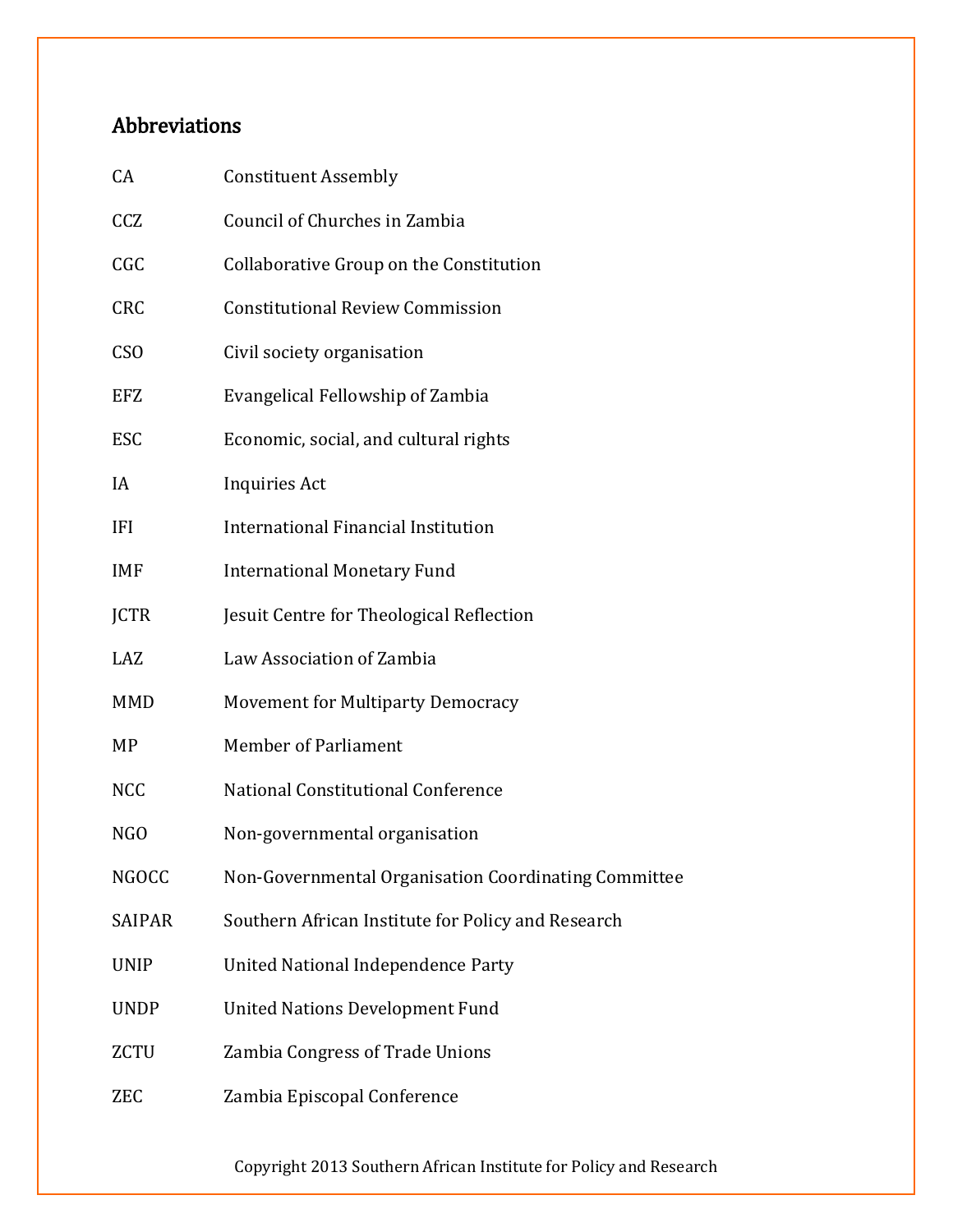ZGF Zambian Governance Foundation

ZNBC Zambian National Broadcasting Corporation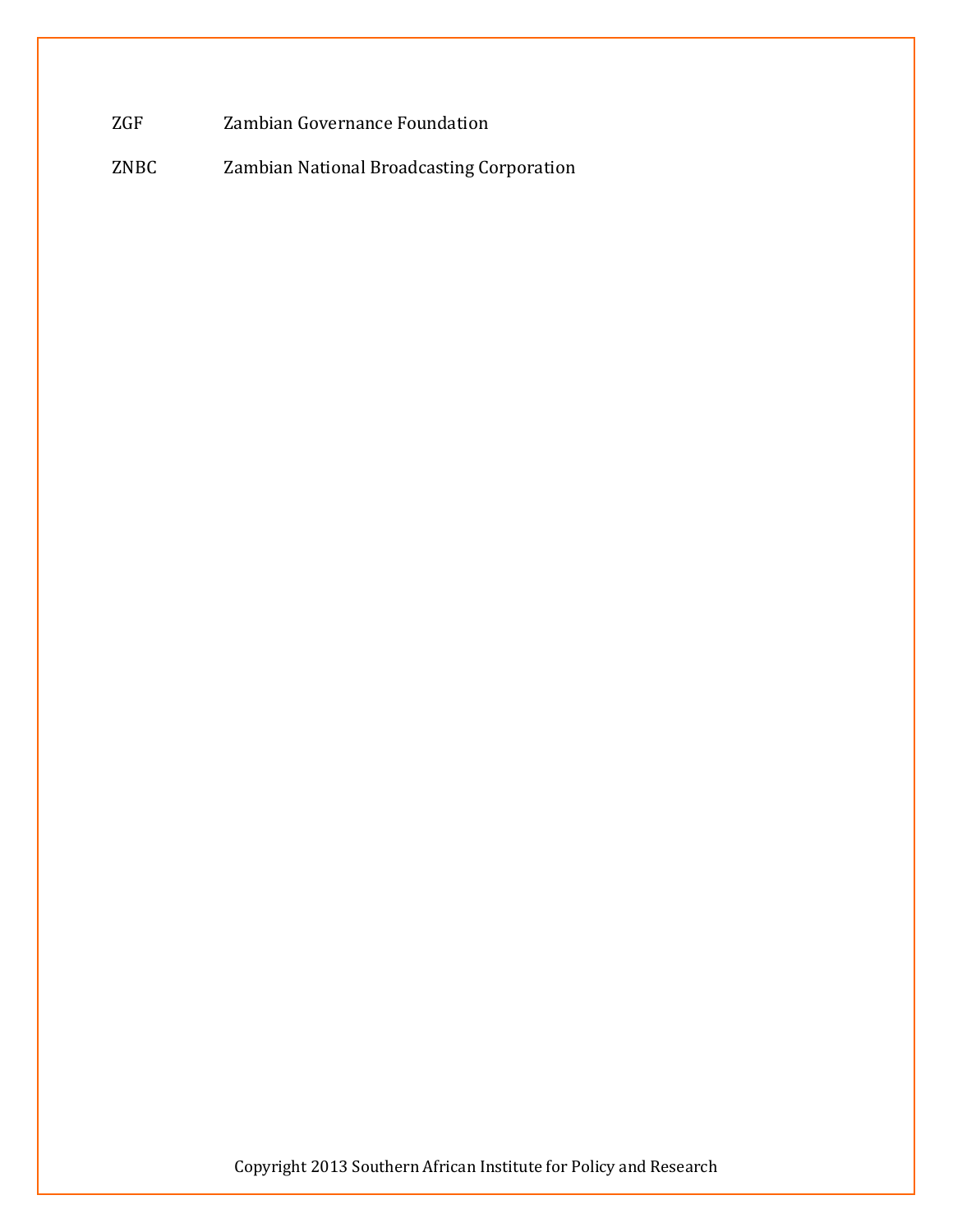### **Background**

Zambia has undergone four constitutional reform processes since its independence but has not successfully adopted a constitution that guarantees the more comprehensive tenets of liberal democracy. Recent reform processes have followed a similar path. A Constitutional Review Commission (CRC) created under uncertain legal conditions has produced a draft document whose method of adoption and content is unprotected from executive modification. Incoming administrations have not upheld promises to meaningfully address past errors and structural issues, unwilling to abdicate the inherited executive authority.

When in 2011 Zambia saw the first transfer of power under the multi-party dispensation - from the Movement for Multiparty Democracy (MMD) to the Patriotic Front (PF) - in two decades, civil society and the public were optimistic about the new government's constitutional vision. Until recently, civil society engagement in this constitutional review process had been mostly limited to government channels through a series of conventions organised by the Technical Committee. The process has, however, recently seen a resurgence of interest in the flaws in the process and legal structure. Civil society organisations (CSOs) have coordinated several advocacy efforts addressing the constitutional adoption process and their recommendations.

Still, the coalition's ability to successfully agitate for a framework for adoption remains to be seen. Significant challenges exist; the final draft constitution to be completed in December remains unprotected from executive interference, no time frame beyond December exists, and the government refuses to address issues of adoption until after the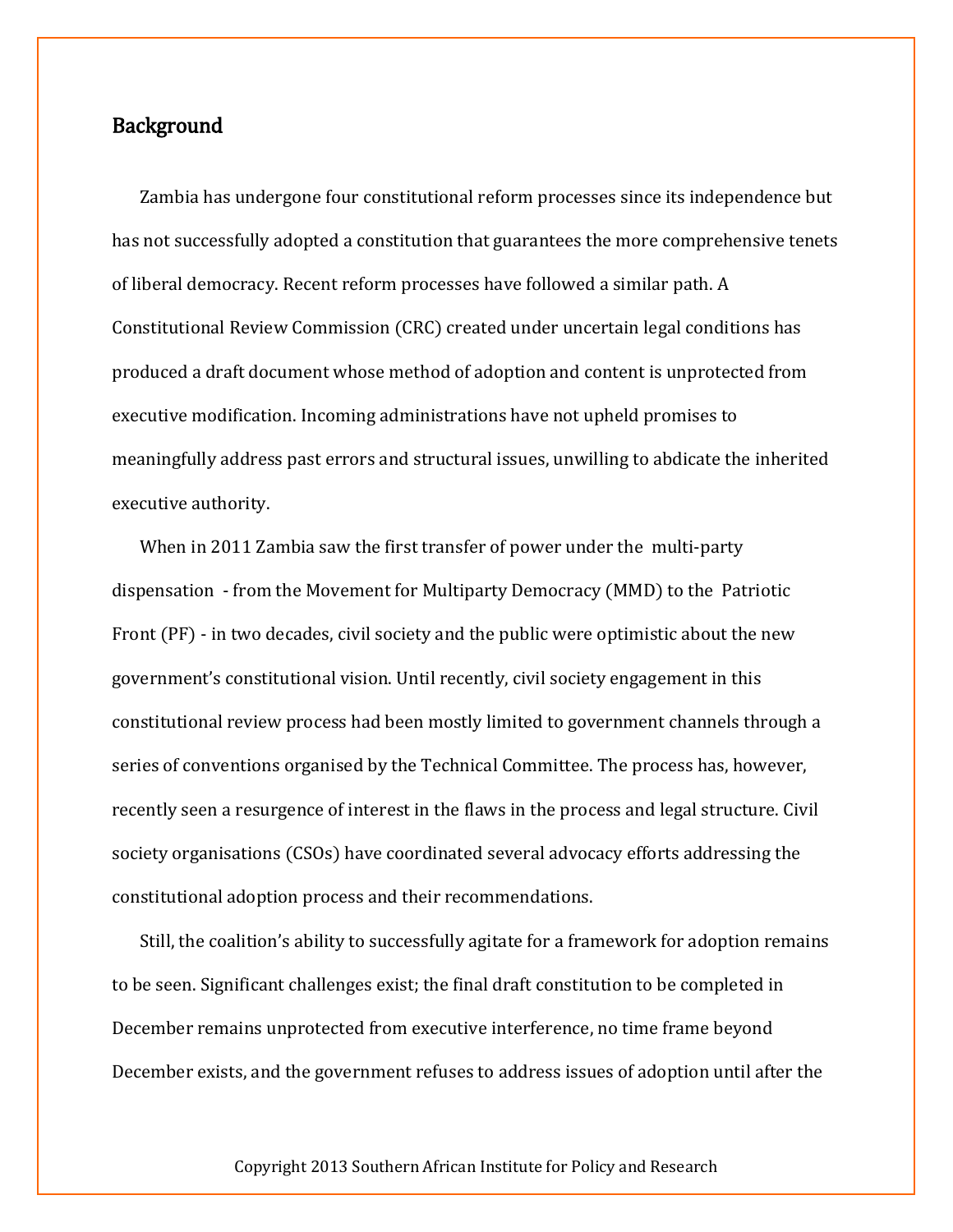document is released. Yet an emerging focus on mass mobilisation and sensitisation arose in stakeholder interviews, which may show promise in engendering public ownership and accountability in the process.

## Research Question and Rationale

A critical focus of our research was to investigate how various CSOs have conceptualised themselves, rationalised their actions, and developed advocacy strategy. Due to the apparent consensus regarding the ineffectiveness of processes guided by the Inquiries Act (IA), our initial assumption was that the move by President Sata to create a Technical Committee, in name only, was an abuse of executive power, one that "completely ignores mistakes and lessons of the past" (Ndulo, 2011, pg. 4). In each stakeholder interview, this issue was carefully and repeatedly pressed to try to elucidate the disconnect between this consensus that the IA would doom a constitutional process and the lack of more substantive, visible engagement after the creation of the Technical Committee.

We entered this process without having been inundated by the simplistic, normative conceptions of civil society as agents for liberal democratic reform and good governance. Yet, as western health students with limited experience with political and development theories, it was convenient to latch on to these generalised and simplified conceptions of democratisation and the role civil society plays as democratic actors. This was a bias we recognised early in our research process, and combated throughout. Initially, our research was framed by an overestimation of civil society's autonomy and ideas on how to most effectively agitate for various liberal democratic initiatives. These preconceived notions were guided by our own naïveté and our initial perspective, strongly grounded in the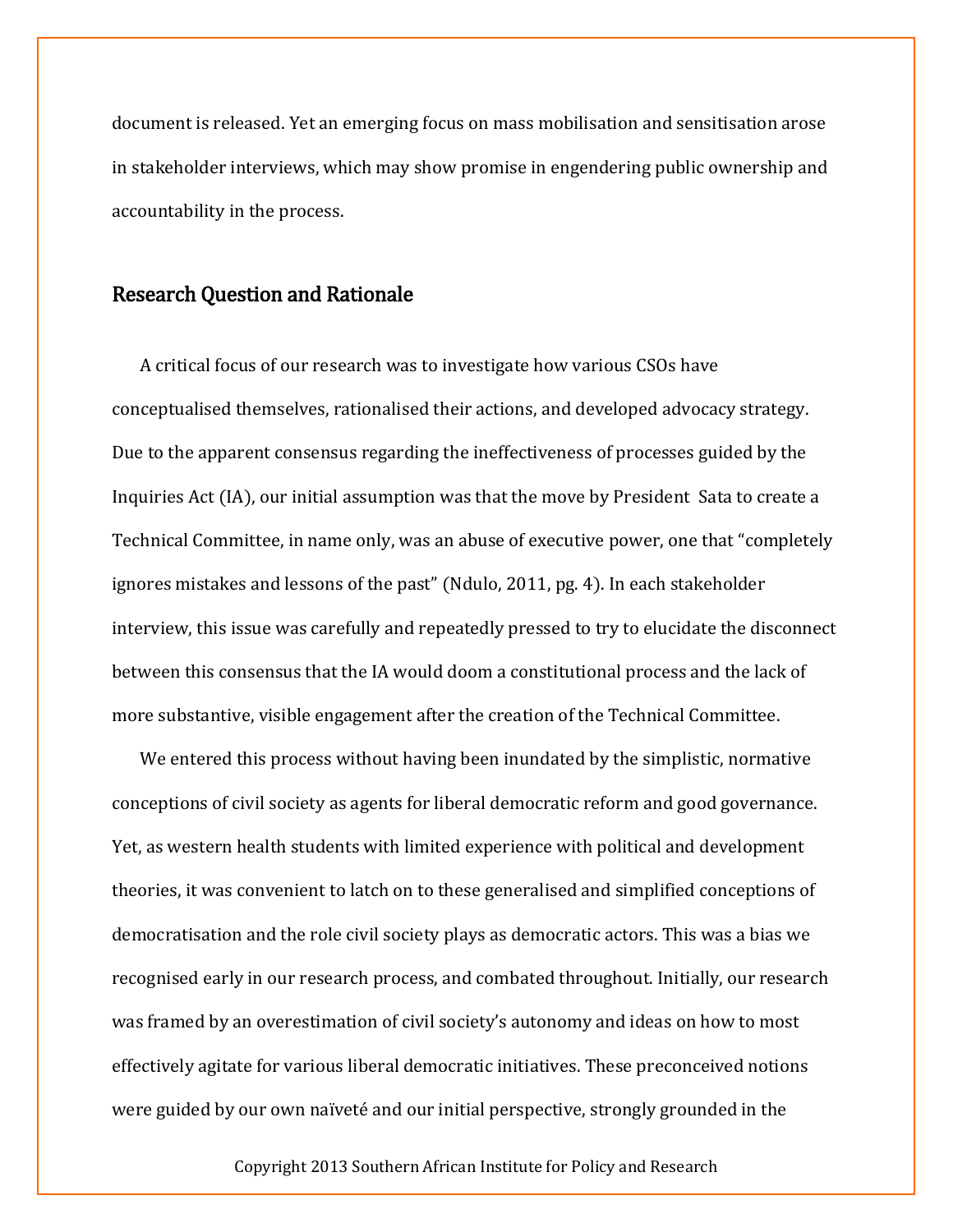condemnation of the current process by Zambian Constitutional law experts Muna Ndulo and Chaloka Beyani (Ndulo and Beyani, 2011).

Throughout our research, we attempted to avoid simple evaluations of the success or failure of civil society. Doing so would have necessitated certain tacit assumptions, namely that civil society is acting as a cohesive unit whose people-driven strategy will advance liberal democratic ends to improve governance and service delivery. Plenty of literature already exists attempting to "prove or disprove the liberal narrative of civil society as a force for development and democratisation... with enthusiastic optimism and cynical critiques often going head-to-head" (Hayward, 2010, pg. 2).

Our own empirical investigation guided us in the direction of an alternative model based on Hegel, Marx, and Gramsci (Howell & Pierce, 2001). This conception argues that "the democratic role of NGOs is circumscribed by wider social, economic and political cleavages" and that "both positive (like moral/intellectual) and negative functions (like ideological/political) coexist within the domain of civil society" (Mercer, 2002, pg. 11, ; Patnaik, 2012, pg. 579). Ultimately, it was this nuanced model that most effectively articulated and framed what our empirical research was uncovering and led us to our research question:

How have efforts to seek political space by the Oasis Forum, the Civil Society Constitution Coalition, and the coalition led by Panos evolved in light of both international and domestic forces shaping their agency in the current constitutional reform process? How have these forces conspired to constrain as well as empower?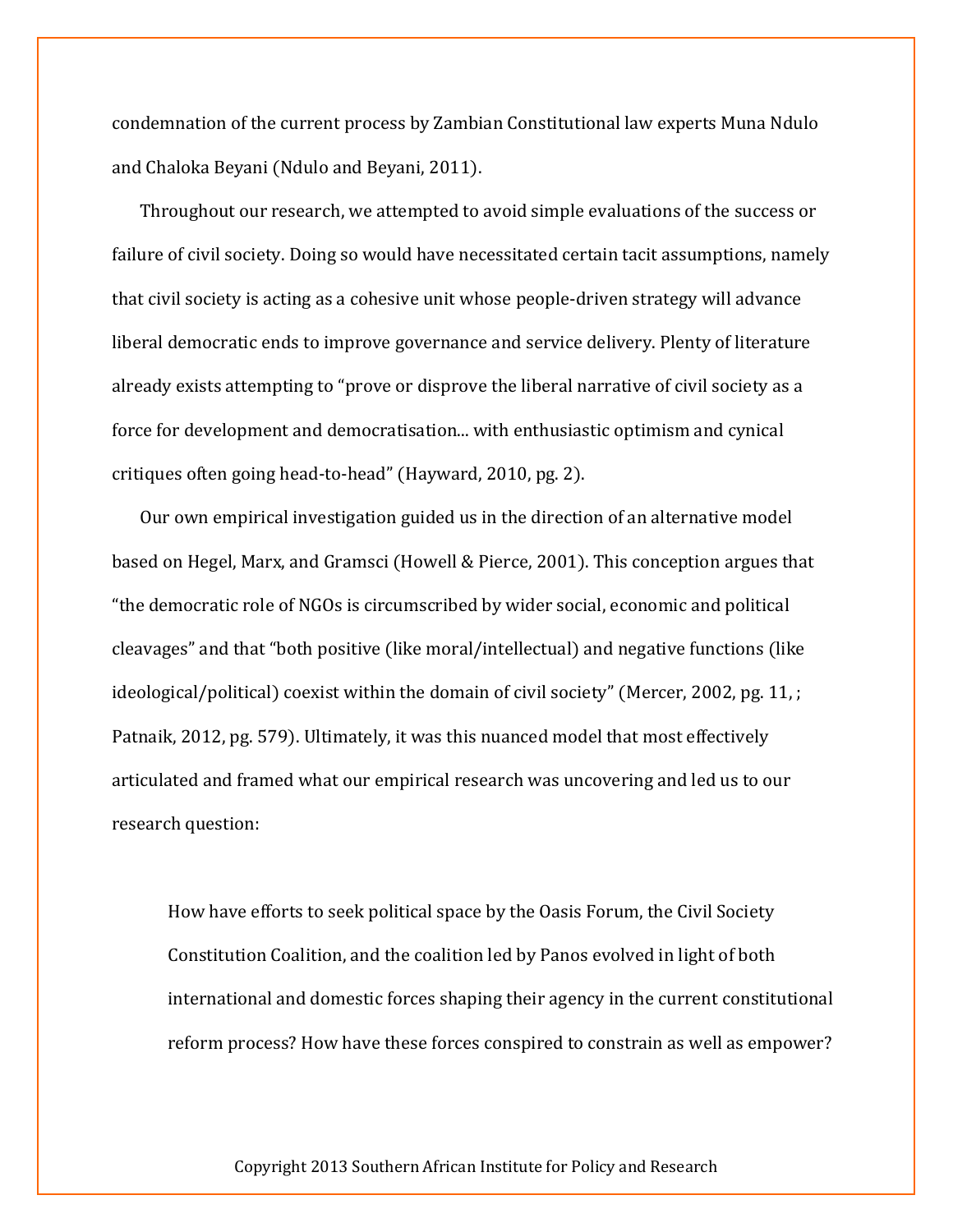The Oasis Forum continues to advocate for a people-driven constitutional review process in a second constitutional review process since their historic mobilisation against President Chiluba's third term. This study provides us the opportunity to survey the extent to which the Oasis Forum and other CSOs have matured and adapted to constraints in political space.

### **Methods**

Our principal research activities have been a review of relevant scholarly literature, semi-structured interviews, and a review of non-governmental organisation (NGO) publications and communications. Through an attachment to the Southern African Institute for Policy and Research (SAIPAR) and the Zambian Governance Foundation (ZGF), we have had access to relevant documents and have been able to connect with various stakeholders. We conducted eight semi-structured stakeholder interviews in total, with representatives of the Technical Committee, church mother bodies, and members of the Oasis Forum and the Civil Society Constitution Coalition. This field research was conducted over the course of June and July of 2013, in Lusaka, Zambia.

#### Conceptions of Civil Society and Democratisation

Beginning in the mid-1990s, civil society entered mainstream development discourse, achieving a near "magic bullet" status as the solution to the "development challenges left by failed state- and market- driven initiatives" (Hayward, 2010, pg. 18). Buzzwords like "democracy", "good governance", and "social capital" became well entrenched within the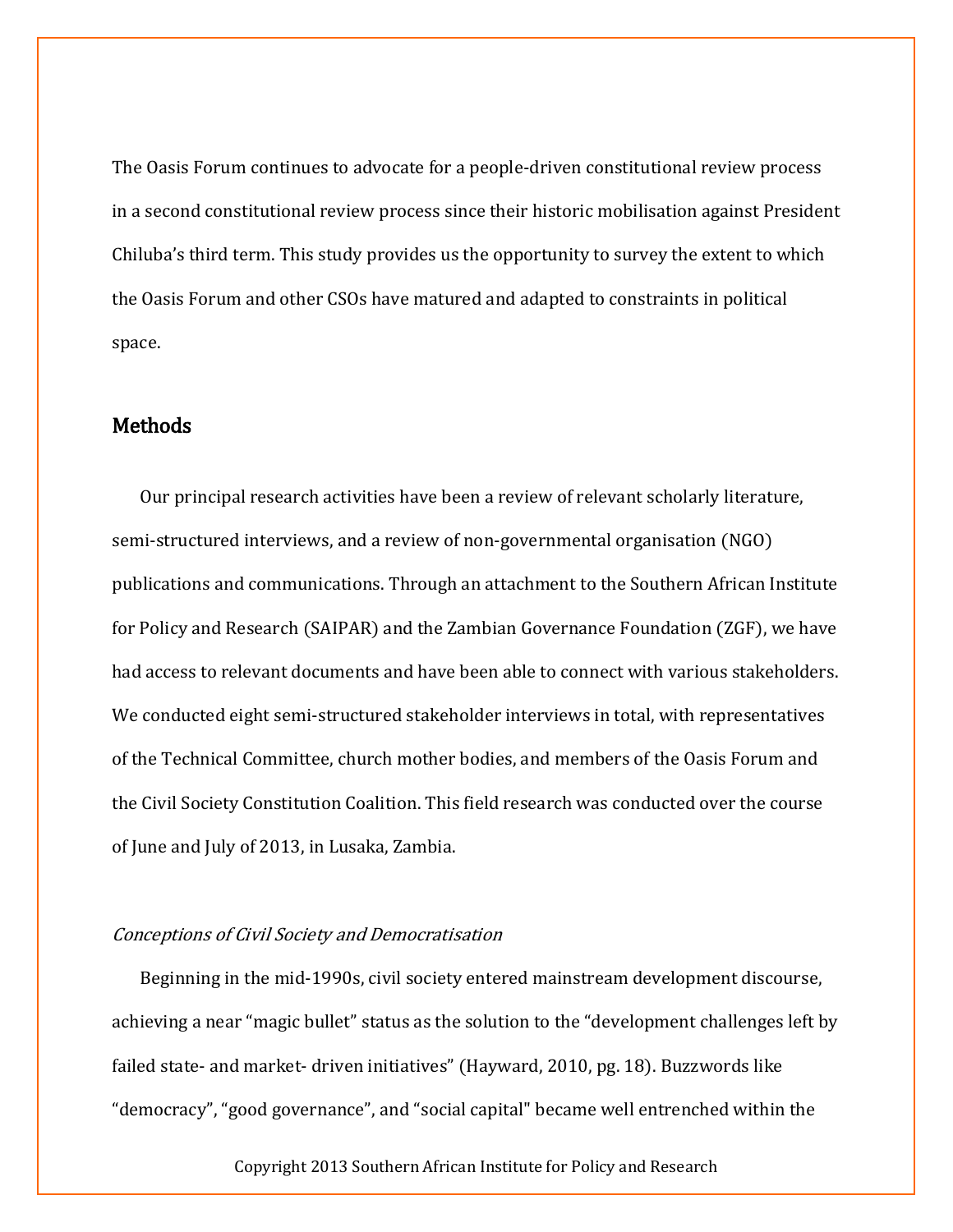international donor community. All these western liberal democratic conceptions were accepted to be universal and absolute. They stemmed from what Howell and Pearce (as cited in Hayward, 2010, pg. 19) refer to as the "mainstream approach" to civil society. The approach is founded on liberal enlightenment thinkers like Locke, Fergusson, and Tocqueville. Hayward describes the basic assumptions of this model:

1) the primacy of the autonomous, rights-bearing, self-interested individual; 2) the emergence of a public sphere in which the "rules of the game" are dictated by reason and mutually agreed upon; 3) mutual recognition between individuals of individual autonomy and a shared concept of justice and moral order; 4) the synthesis of collective solidarity and individualism; 5) economic development and the problem of social solidarity (Hayward, 2010, pg. 19).

The third wave of democracy brought about a new realm of activity distinct from the state that sought to embody the interests and will of the people. This emerging civil society was said to be key in the strengthening of democracy, "encouraging wider citizen participation and public scrutiny of the state" (Mercer, 2002, pg. 8). When executed correctly, a strong civil society possesses the agency to influence public policy based on consensus built around public will. Bringing together NGOs, church bodies, and other public institutions, civil society possesses the potential to advantageously use their autonomy to network and collaborate to create a consolidated group of actors (Mercer, 2002). Through an emphasis on pluralism, civil society's growth in numbers inundates the arena of democratisation, bringing various voices to the forefront of discourse with the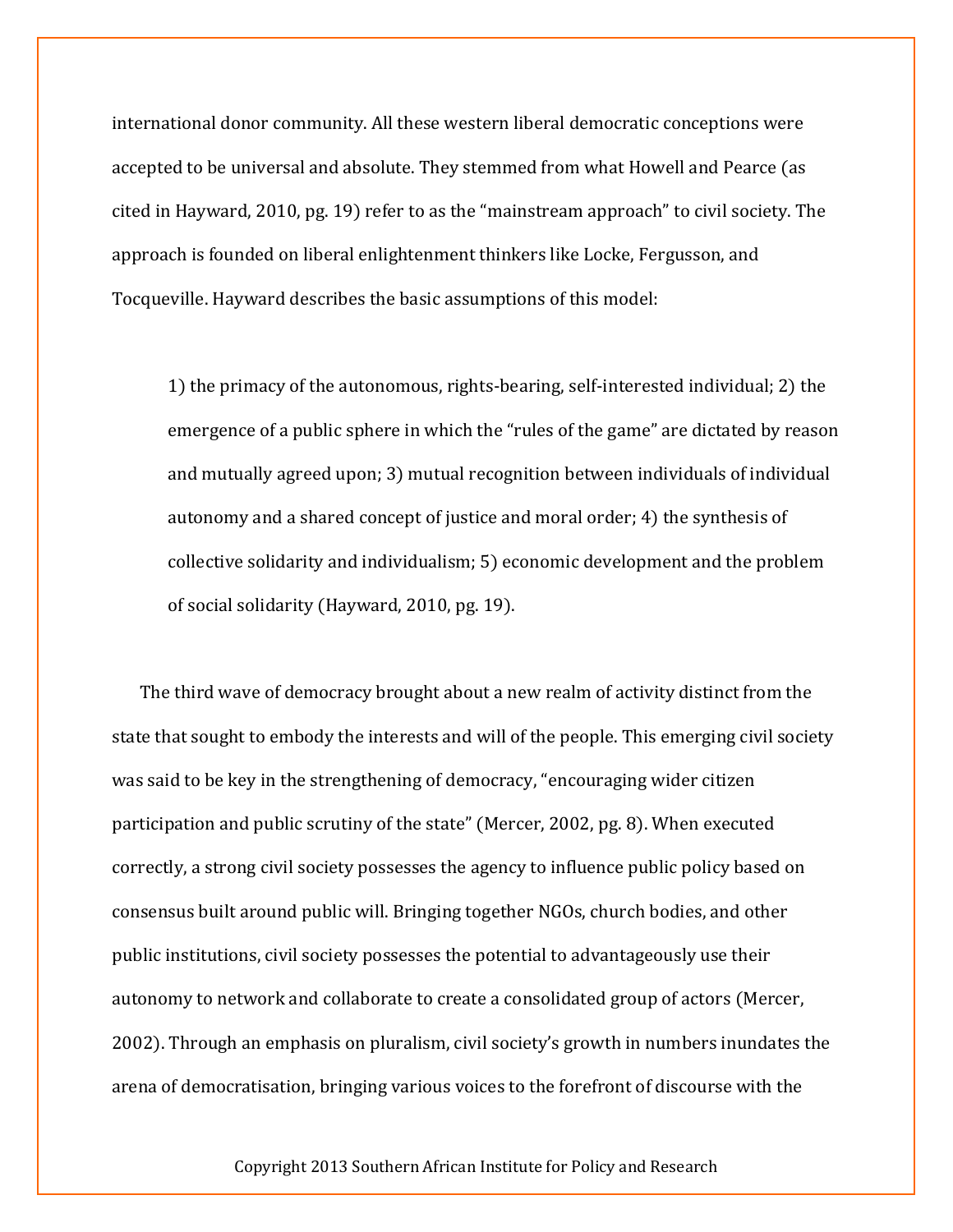state. However, despite the potential in civil society to demand accountability of the state, a weak, fragmented civil society can "also have a detrimental impact on democratic consolidation" by causing "civil disruption and conflict and a lack of 'democratic culture' "(Mercer, 2002, pg. 8).

This emergence of civil society in Zambia presented the opportunity for foreign aid to provide resources and funding to facilitate this discourse, but also introduced new agendas into the mix. Over US\$300 million are channelled into civil society funding from United States Aid (USAID) annually (USAID, 2012). When donor visions are factored into the activity of CSOs, it is important to investigate the extent to which donor groups influence civil society's impact on governance and democratisation (Hearn, 2001).

#### The Role of Foreign Aid in Zambia's Democratisation

In the international donor and debtor community, space for sovereignty can be severely limited by the influence of global politics. Recipient nations are fundamentally constrained when donor agendas must be considered in the process of democratisation and civil society's ability to effectively influence democratic processes can be severely inhibited. Gould (2008) describes this condition of subjection of a recipient country to the strategic decisions of donors as "subsidiary", a remnant of colonial times. In this relationship, recipient countries are often "hostage to...decisions made in cabinet meetings and corporate boardrooms on distant continents" (Gould, 2008, pg. 275-276). Donor involvement in democratic processes can greatly hinder the sovereignty of a nation when the consideration of donor agendas "hinders domestic ownership of decisions, and prevents politicians from showing responsiveness to society's felt needs and expressed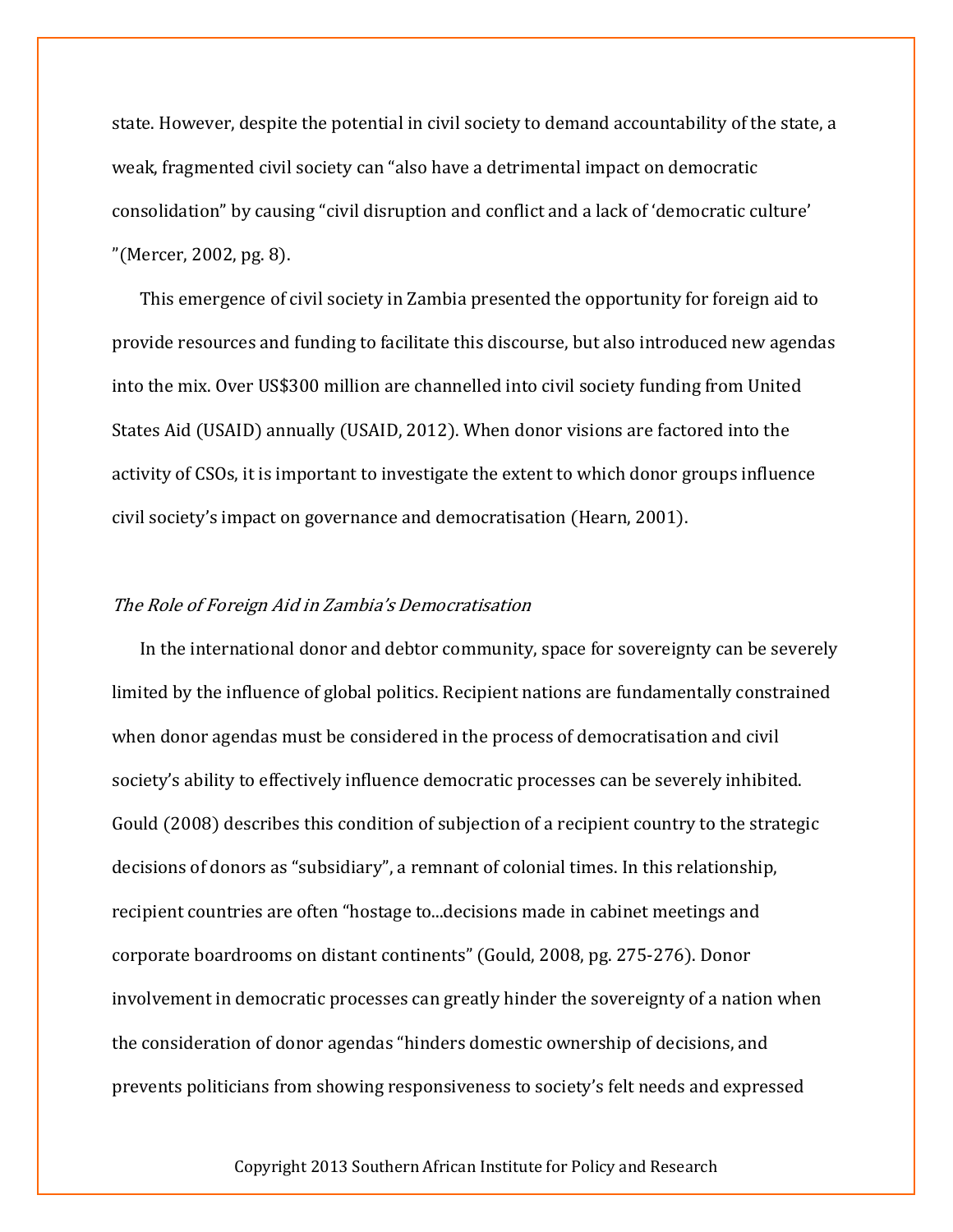wishes" (Burnell, 2004, pg. 398). This obstructs the way of representative democracy and accountability of a government to its people, a contentious issue that Zambia has struggled with since independence.

In Zambia, foreign aid to support good governance and democratisation has gone to both civil society and government directly. However, aid has increasingly been channelled directly into government initiatives, like United Nations Development Fund's (UNDP) financial support of the six-month extension for the Technical Committee (Lusaka Times, 2013). This trend has also been seen in the past as having a decisive role in constitution making.

A key leader in one of the church mother bodies revealed his perception that bilateral funding was integral in initiating the last constitutional review process under President Mwanawasa:

[Mwanawasa] told us in all uncertain terms that he was not going to do anything about the constitution...at a Consultative Group meeting (CG) meeting in April 2003 was the first time Mwanawasa said he would address the constitutional issue...the day before we had a meeting with the donor parties on the issue of the constitution, and they told Mwanawasa that they would not put in money if he did not make the constitutional agenda the top priority (Informant 1, personal interview).

The currently changing aid architecture places a heavy emphasis on aid effectiveness in development co-operation. As outlined in the Paris Declaration on Aid Effectiveness (2005), a main commitment expected of partner countries is to "exercise leadership in developing and implementing their national development strategies through broad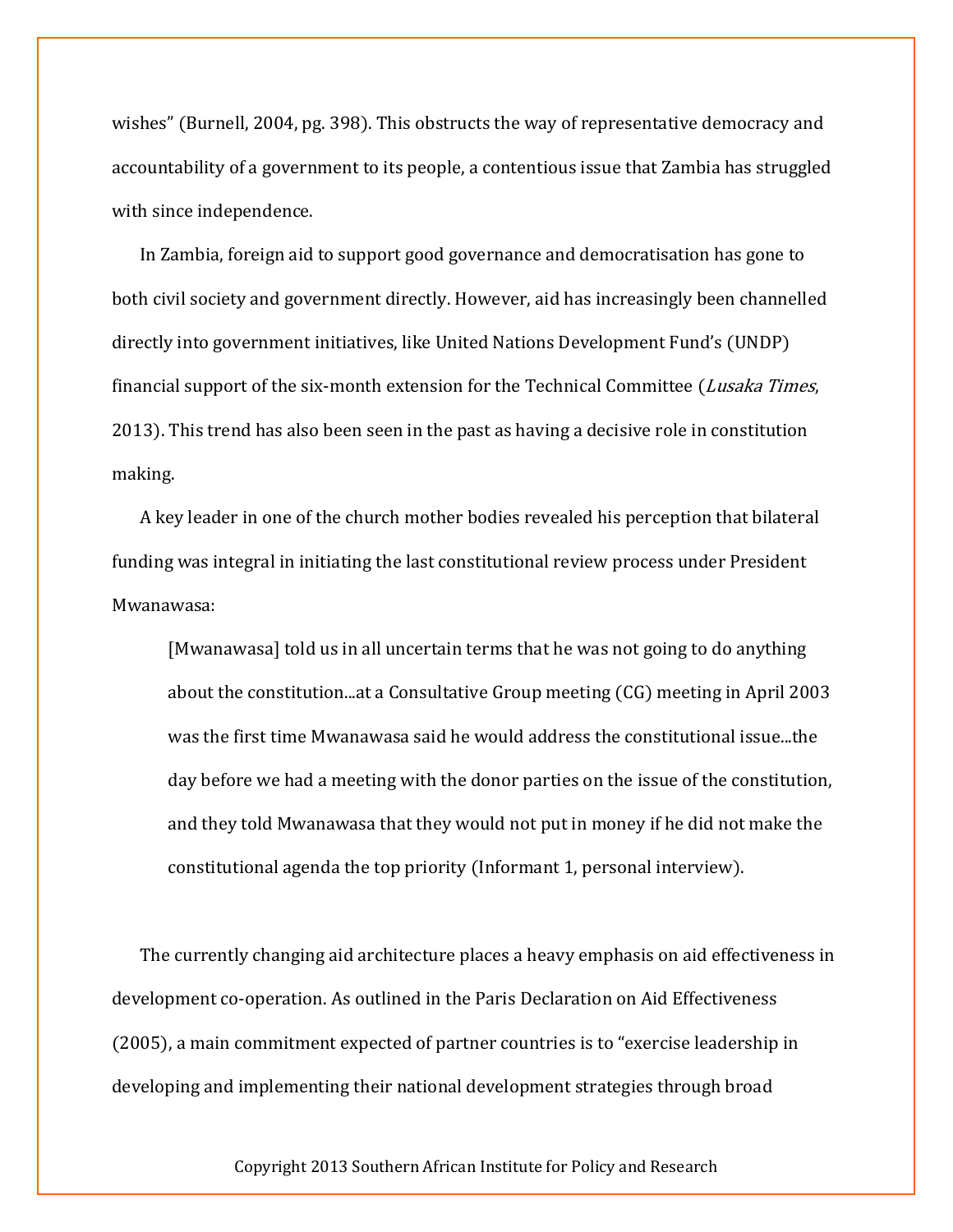consultative processes" (OECD, 2005, pg. 3). Under these expectations, donors channel their funds through the government, giving them control over its external resources. However, this "distribution of aid budgets has greatly enhanced the financial power of the executive office vis-à-vis civil society and the political opposition" (Rakner, 2011, pg. 1112). The danger in this system lies in the constraints it places on civil society when these resources are inaccessible, constraining civil society's ability to participate in representative democracy.

These challenges were articulated in our interview with the Non-Governmental Organisations' Coordinating Council (NGOCC), an umbrella organization with a broad membership of "NGOs and community based organisations (CBOs) active in addressing gender and development challenges" (NGOCC member directory). Our informant argued:

In terms of aid modalities, institutions or governments that are providing support to civil society, some of the aid effectiveness measures are that the resources are provided through the Minister of Finance and the Minister of Gender and Child Development. In our context, in Zambia, civil society cannot access money from government, so there we have been constrained. That has left us a bit vulnerable, and now we rely on two or three major donors. The money is readily available but they would rather give directly to government (Informant 2, interview).

Civil society's dependence on funds channelled through the government reduces their autonomy and may reduce incentive to speak out against abuses of power in fear of jeopardising their funding.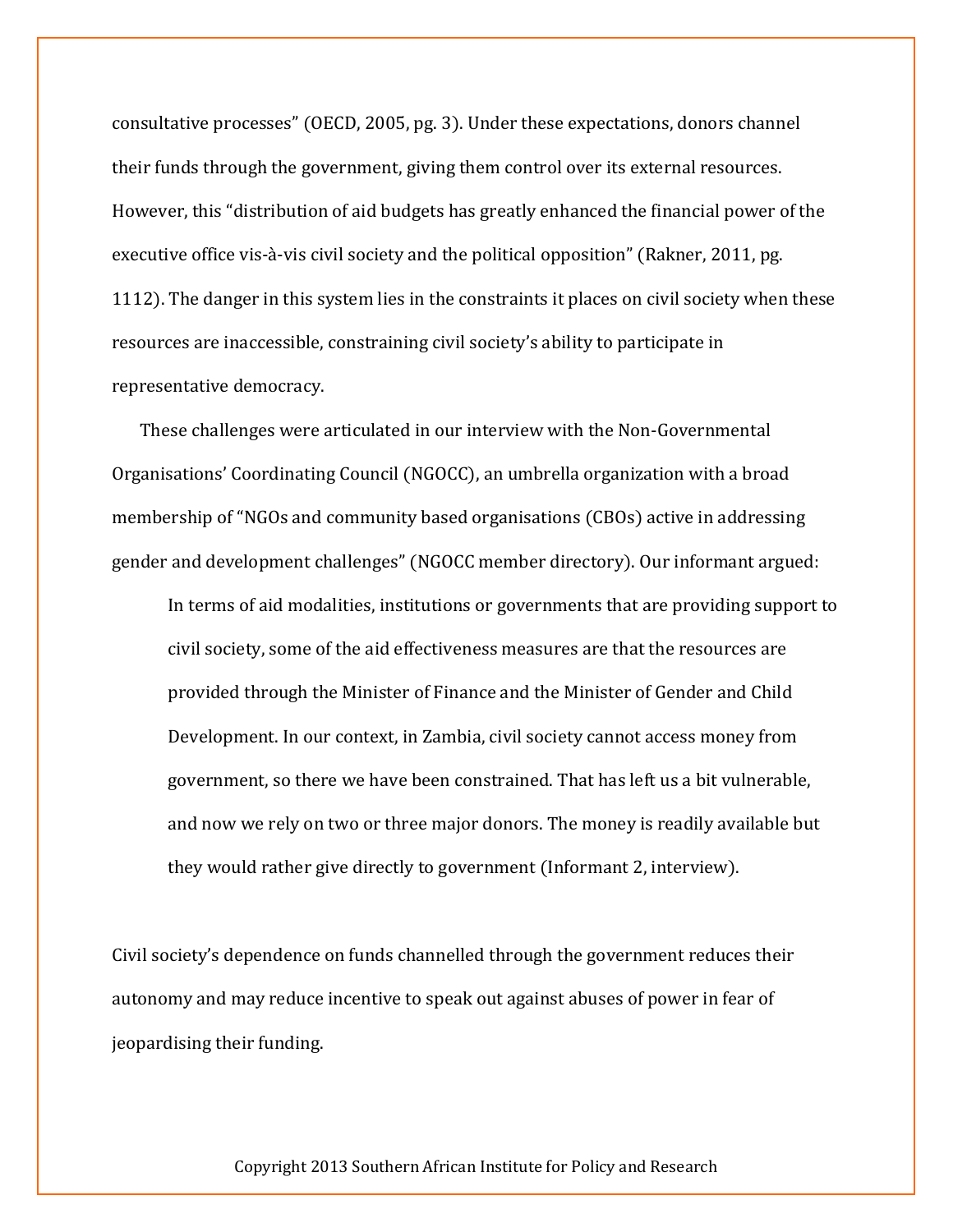#### Aid Channelled through Civil Society

Challenges also exist when civil society receives aid directly from donors. In this system, civil society must answer to the timeline and agenda of those providing the much needed resources. When their ability to effectively and timely mobilise for advocacy measures is dependent on the timelines of external donors, organisations are often left prioritising to cater to donors, rather than focusing on advocacy efforts. The Capacity Building and Networking Coordinator of NGOCC expressed the challenges associated with the recent trends in foreign aid.

We have seen quite a number of our traditional donors also changing their priority focus areas…We've had to adjust our plans time and time again...It's a challenge for advocacy work, to undertake some of these activities, like mass mobilisation, we need a lot of resources. Like now, we have a big plan to do these public forums all over the country but these forums need resources. So obviously it becomes a challenge if these resources are not provided... (Informant 3, personal interview).

In efforts to sensitise, disseminate information, translate constitutional documents into local languages, and mobilise on a large scale, organisations are often hindered by the lack of resources, further constraining their agency in relation to the government. Despite the essential nature of sensitisation in preparation for a referendum, particularly when the burden of passage requires 50% of all *eligible* voters, donors have exhibited a hesitancy to support these efforts (Ndulo & Beyani, 2011). "The key here is that truly accountable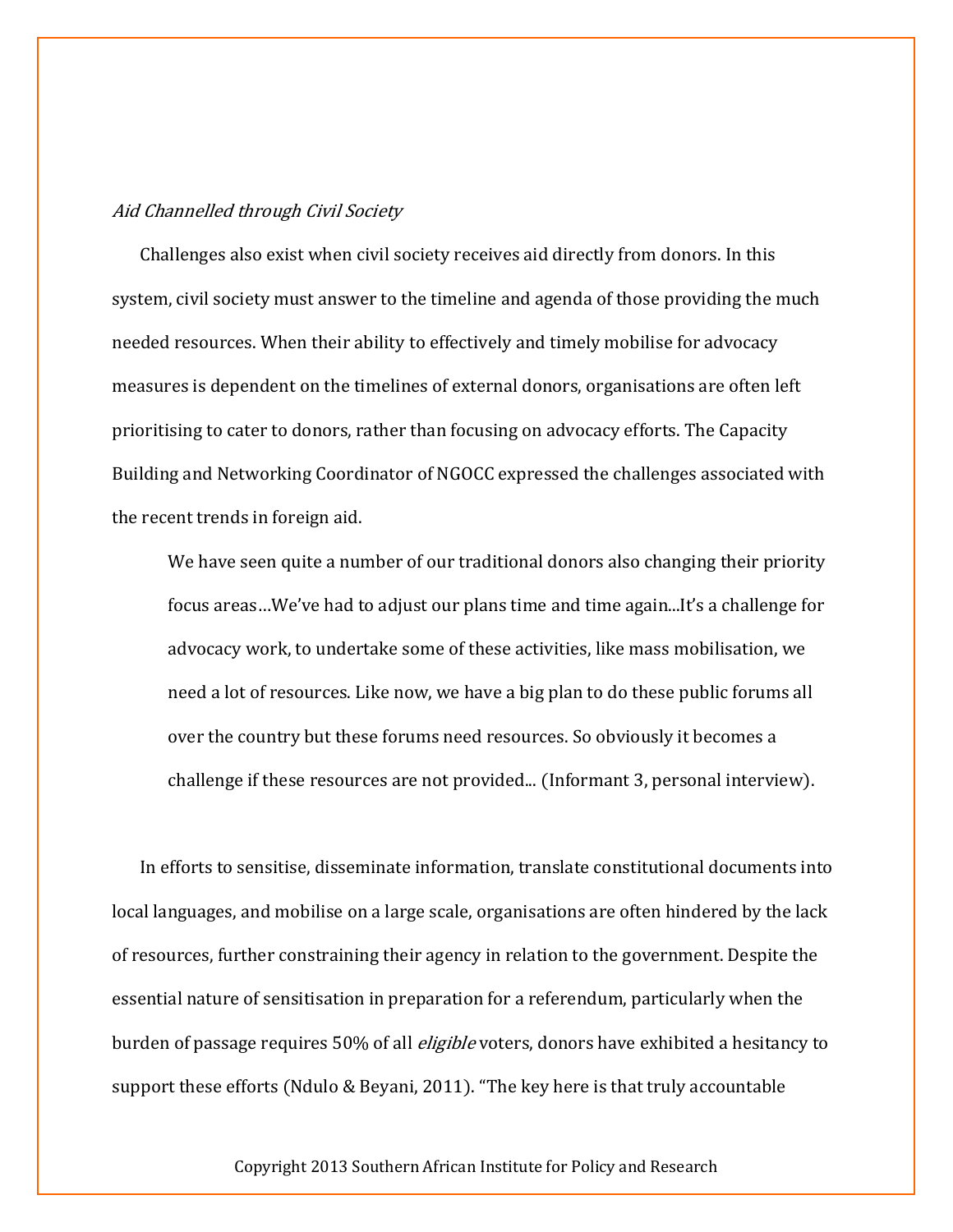democracy clearly cannot be bestowed by foreign donors according to their own fundsdistribution timeline" (Hayward, 2010, pg. 81). The promise of a representative democracy is then compromised as civil society is unable to effectively present their voices.

#### NGO Act of 2009

The agency of civil society may be restrained in the future through government attempts to regulate NGOs. Through the NGO Act of 2009, NGOs are placed under a number of restricting guidelines that allow government to regulate their activity. Despite a separate system of registration already in place, the act requires organisations to register through the government, allowing them to selectively accept and reject certain NGOs. NGOs must also answer to a governmental regulatory board; in a recent communiqué, various NGOs expressed their rejection of the act on the grounds that the NGO Registration Board would stifle civil society engagement. The Board would be given the authority to monitor and approve the work of NGOs. The composition of the Board was also a source of contention; the 15 members of the board would be exclusively "appointed by and subject to the veto power of the Minister for Community, Mother, and Child Health" (NGOCC, Brief Analysis of Critical Provisions, n.d. pg. 2). This act is seen by much of civil society as a means to constrain the influence of organisations and has thus been largely ignored. As of now, the government has not seriously enforced the act, but the potential threat remains.

#### The History of Zambia's Constitution-making

The history of constitution making is part of the collective memory of Zambia and is routinely used by NGOs to preface statements and press releases. Take for example this statement in a recent Oasis Forum Communiqué: "This was held against the background of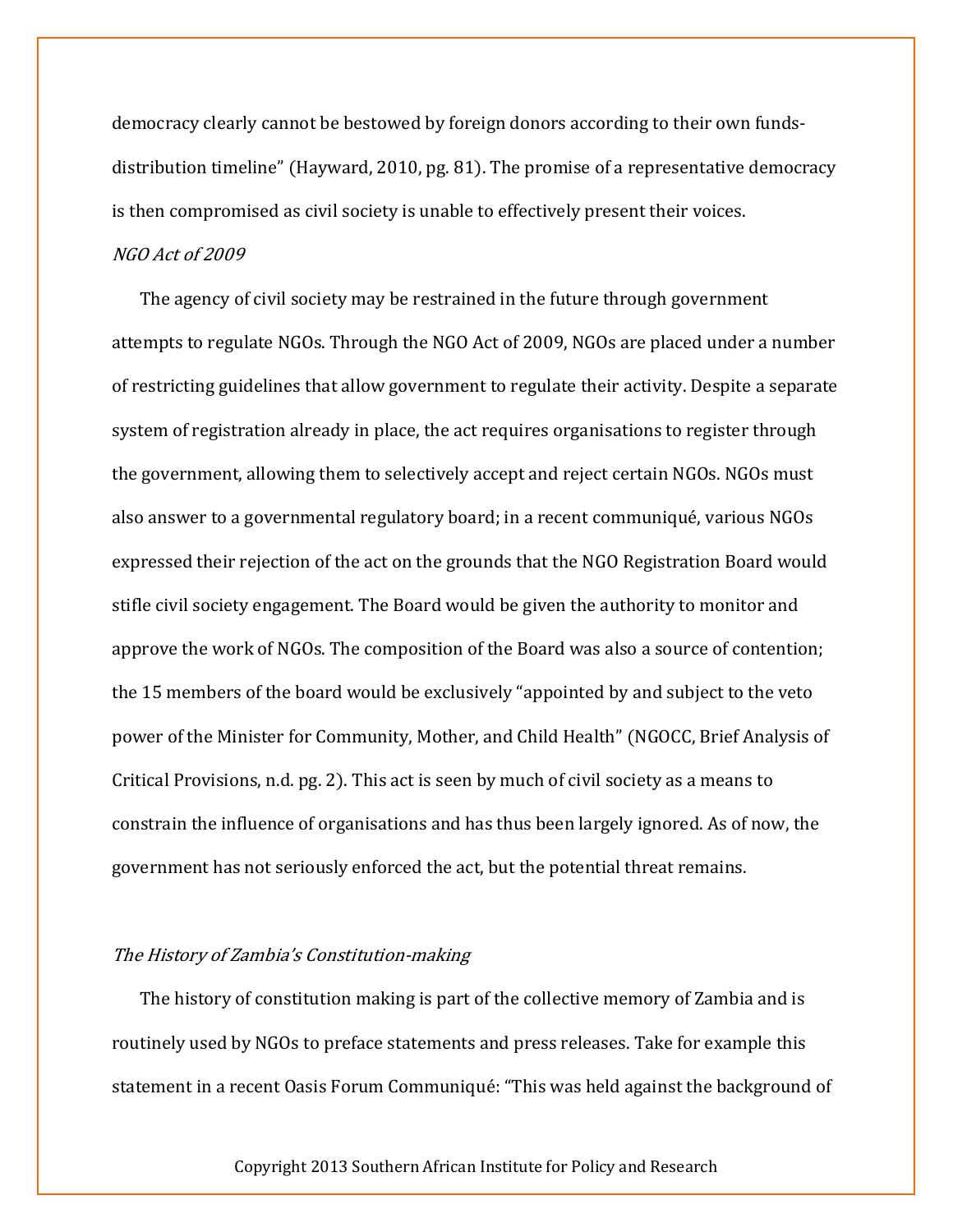failed processes of adopting a people-driven constitution in the past 17 years" (Matale, 2013, pg. 1). An understanding of Zambian constitution making is crucial in order to analyse the motives and strategy behind broader civil society activity.

As Zambia gained its independence from the British through the Act of Independence by the British Parliament, the former colonial power established Zambia's first constitution in 1964. It served as a preliminary, malleable document that welcomed future amendments and featured an extensive Bill of Rights that granted every Zambian citizen a set of basic human rights. For almost a decade, Zambia operated as a multiparty democracy led by the first Republican President, Dr. Kenneth Kaunda. As opposition to the ruling party grew, Kaunda pushed for the establishment of a single-party system (under the United National Independence Party, or UNIP). In 1972, a Constitutional Commission, led by the then-Vice President , Mainza Chona, was created to recommend the details and structure of the single-party system. The Commission toured the nation, collecting the opinions and sentiments of the general public through hearings. Amassing the written and oral submissions of the people, the Commission presented its proposal to the government. Certain recommendations were accepted, such as the single-party state, and others, like the recommendation to limit a President to two consecutive terms, were rejected, resulting in the Constitution of 1973. This constitution also featured a Bill of Rights, as in the 1964 Constitution, but it "[was] rendered practically meaningless in the context of a one-party state with sweeping executive powers" (Ndulo, 1996, pg. 266). Despite the proclamations from UNIP leaders that the one-party system would allow for a balance of power, the experience was near opposite, as this system of government ultimately gave party officials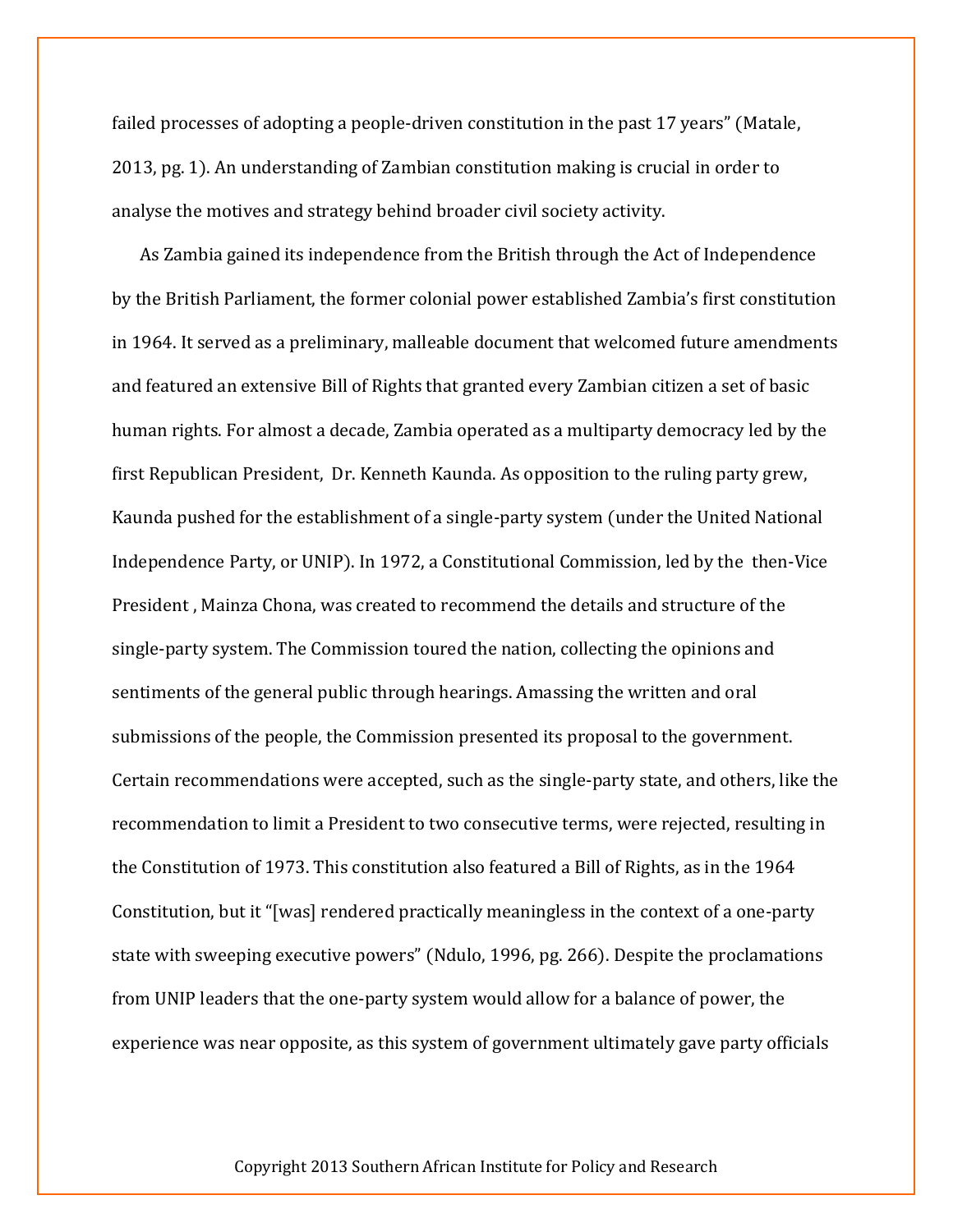the power to push through their preferred candidate to elections and hinder any candidates seen as threats.

The 1973 Constitution also introduced a Leadership Code designed to curb corruption amongst all people in government leadership posts. However, the implementation of the Leadership Code proved to be shoddy, as "exemptions were granted, and evasions were frequent", and, unfortunately, this led to the "untoward zeal on the part of political leaders to retain power at all costs" (Ndulo, 1996, pg. 268). This development set the groundwork for future manipulation of the Constitution by political leaders to maintain power.

For almost two decades, Zambia existed under the one-party system with Kaunda as President, until various groups began to express their disappointment with UNIP. By October 1991, Zambia returned to a multi-party democracy, with MMD opposing UNIP. The government also appointed a Constitutional Commission chaired by Member of Parliament (MP) Mvunga that toured the nation just as the Chona Commission did in 1972. Just as in the past, the government selectively accepted and rejected certain recommendations and prepared the document for Parliament. During this constitutional review process, Zambia saw the introduction of the 50+1 requirement for Presidential elections as well as the twoterm limit for Presidential office. Soon after the constitution was enacted, Kaunda's 29 years of office peacefully came to an end as the MMD's candidate Frederick Chiluba garnered a majority of votes during the 1991 elections.

In 1996, news of Kaunda's attempt to return as President spurred the undertaking of another constitutional review process. Yet another Constitutional Commission was formed and chaired by John Mwanakatwe. The work done by this commission was said to could have contributed greatly to Zambia and its developing democracy "had [the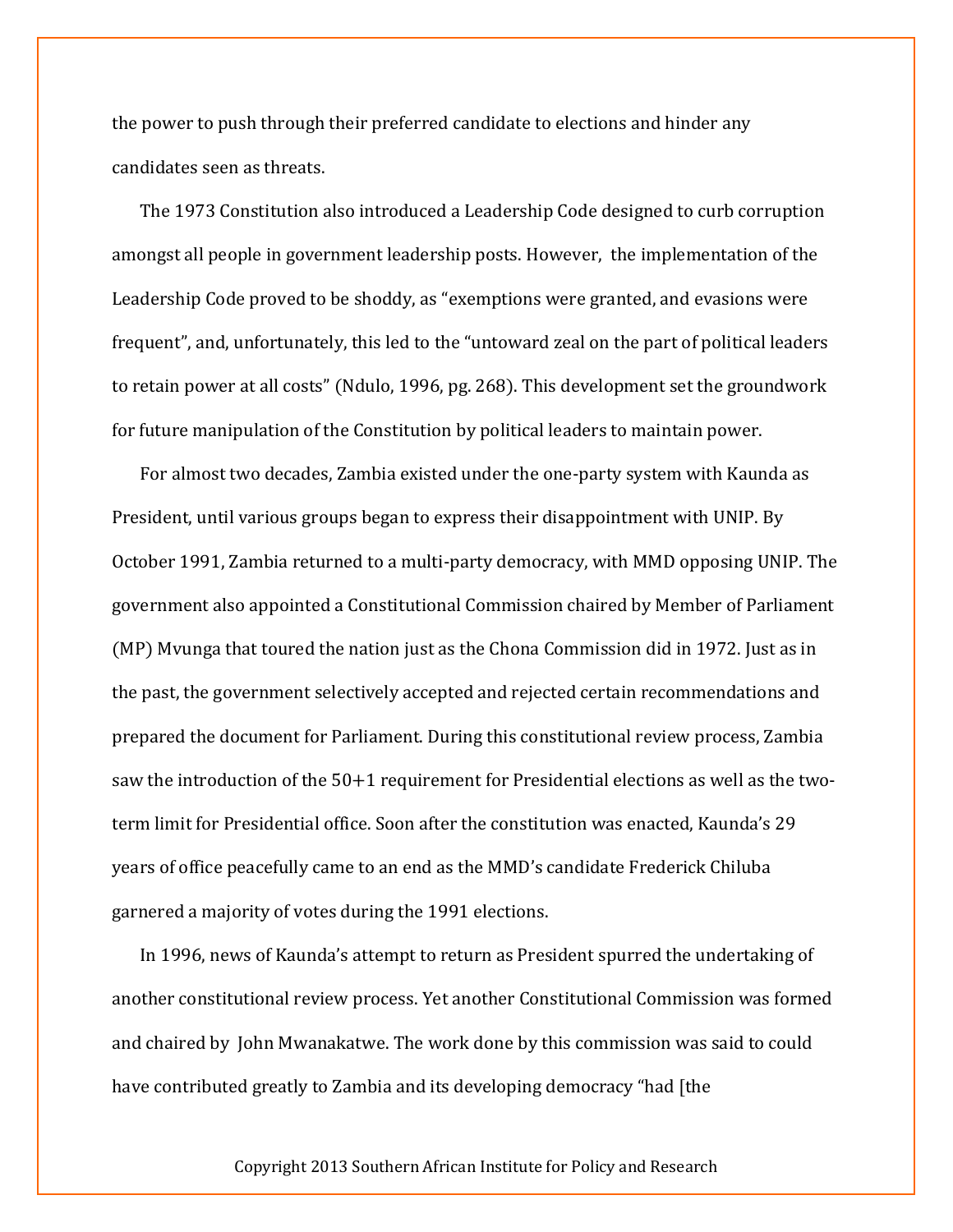recommendations] been adopted" (Ndulo, 1996, pg. 272). Among its recommendations was that the Constitution be adopted through a Constituent Assembly (CA) and that a referendum be required for future amendments in order for the document to "stand the test of time" (Ndulo, 1996, pg. 272). In 1996, the MMD government revised the constitution to make Kaunda ineligible to stand for the presidency . . This successfully impeded Kaunda from candidacy in forthcoming elections.

#### Recent History and the Genesis of the Oasis Forum

The proliferation of civil society organisations during the early to mid-1990s in Zambia followed the transition to Multiparty Democracy in 1991 and garnered tremendous interest from an entire spectrum of development actors (Alexander, 1997). During this period, a new type of NGO emerged that was mostly issue oriented and comprised of a professional staff. This new form of organisation came to challenge the supremacy of membership-based organisations like the Zambian Congress of Trade Unions (ZCTU) that had exercised considerable influence during one party rule. The ZCTU, crucial in the transition to multiparty democracy, saw its influence wane as the MMD shifted from a democratic movement to a party with increasingly authoritarian tendencies. International donors saw these new CSOs as "suitable vehicles for external democracy support" (Rakner, 2011, pg. 1108). Democracy assistance, mostly funding channelled through professional groups of these types, came to be an enormous portion of overall development assistance (Rakner, 2011).

In 2001, then-President Chiluba initiated a campaign to amend the constitution to permit him to run for a third term. The fledgling multiparty democracy was facing a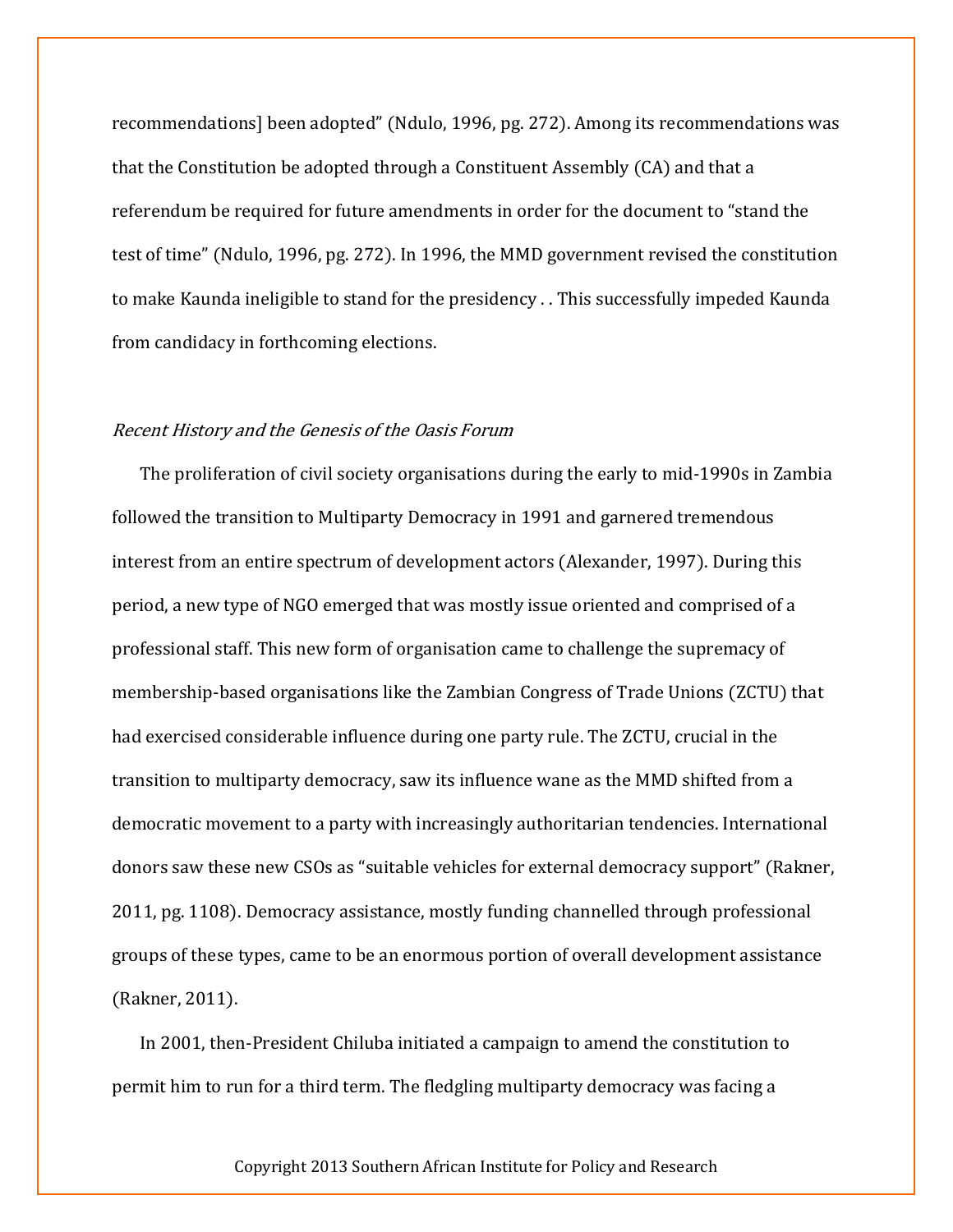significant crisis. In response, leaders of three church mother bodies, the Law Association of Zambia, and the NGOCC met at the Oasis Restaurant in Lusaka to strategise and develop a response. The group, coined the Oasis Forum by media, issued a declaration asking the incumbent, President Chiluba, to respect the constitution and cease efforts to run for a third term (Informant 4, personal interview; Gould, 2008). In the months that followed the Oasis Forum groups mounted one of the successful mass mobilisations in opposition to the bid for a third term. Cleverly, the Forum initiated an effective green ribbon campaign and honking strategy that provided an easy and visible outlet for the public's dissatisfaction with the bid for a third term. Chiluba refrained from attempting to seek a third term and his MMD successor, Mwanawasa, won the presidency by a razor thin margin. The Oasis Forum viewed it as a tremendous success (Hayward, 2010).

The Forum's activities and momentum did not cease there. They turned their attention to reforming the very document whose potential manipulation gave rise to the loose coalition. In June 2001, 17 members from the five respective organisations met at a lodge outside of Lusaka, where they consolidated their alliance and established a new agenda. The forum unveiled an ambitious plan with the overseeing of the drafting and adoption of a new constitution serving as their central priority. They opposed the use of the Inquiries Act to create a new constitutional review commission (CRC) and instead proposed the creation of a technical committee to review the findings of previous commissions and produce a draft constitution for review and consideration by a CA (Gould, 2008).

Ignoring these requests, President Mwanawasa created yet another CRC chaired by Willa Mung'omba. The commission again went province-to-province surveying the views and soliciting submissions. No framework or law existed to facilitate the process with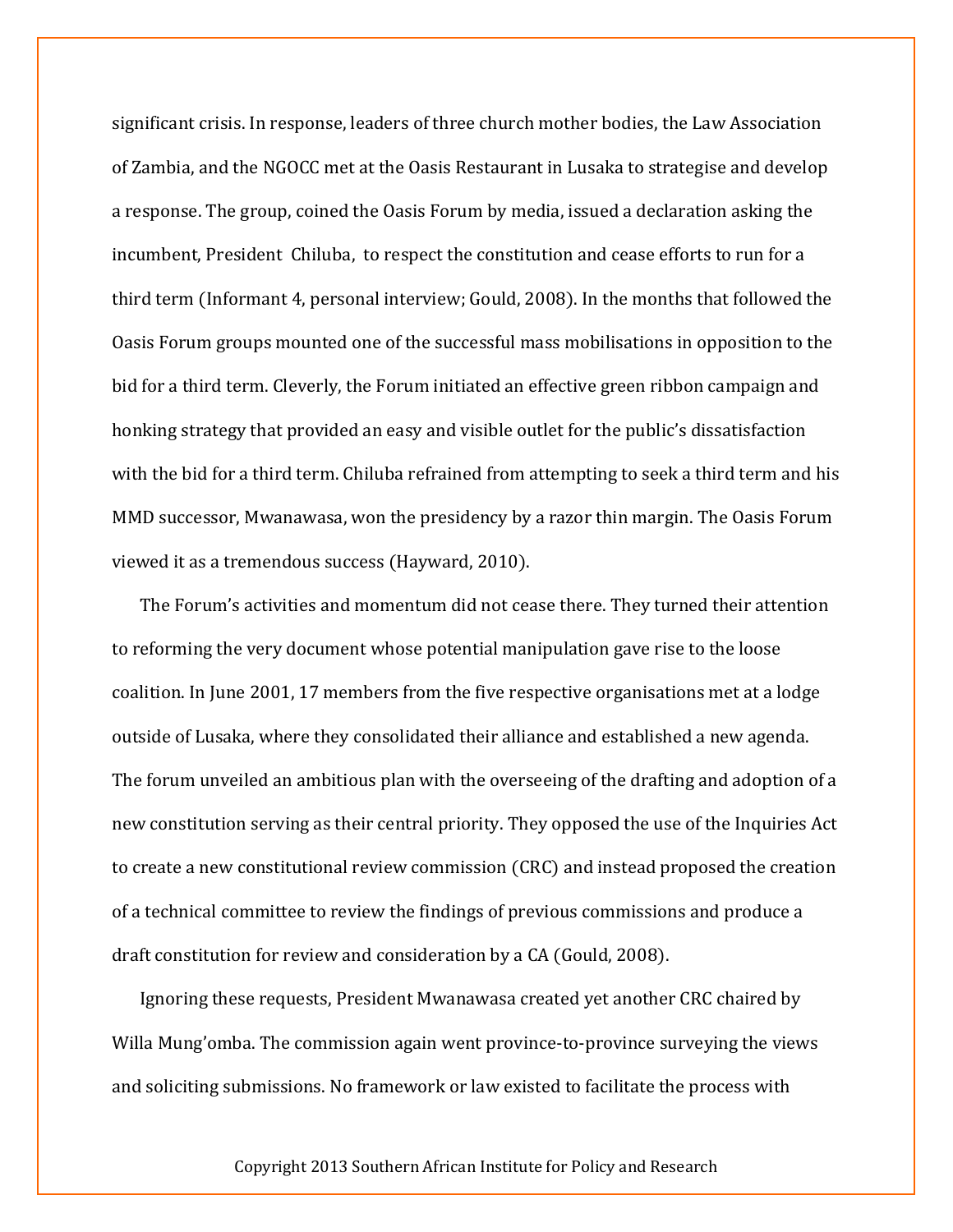government suggesting that it was inappropriate to develop a legal framework until views regarding adoption had been properly solicited (Kabanda, 2008). The current Justice Minister Wynter Kabimba recently echoed a similar sentiment in an interview with QFM radio regarding a framework for constitutional adoption for the current constitutional process. Asked about the status of the creation of a Referendum Commission, Kabimba responded that the status of the commission would depend on the format of the final draft constitution (2013).

Ultimately the Mung'omba commission would issue several recommendations regarding the adoption process based on the consultation and submission process. The commission suggested adoption through a CA whose findings would be legal and binding and subject to approval by National Referendum. The commission specifically reasoned against a National Assembly because of overwhelming submissions supporting the use of a CA and because the constitution would be "susceptible to manipulation by the Executive" (Report of the Mung'omba Review Commission, 2005, pg. 799).

In 2007, the National Constitutional Conference Act passed by Parliament provided for the creation of a National Constitutional Conference to adopt the constitution instead of a CA. Unsure of its mandate, the Conference left the Bill of Rights intact to avoid referendum. The draft document was introduced in parliament but failed to gain the necessary majority required to amend the existing constitution (Ndulo and Beyani, 2011).

Early Civil Society Engagement in the Ongoing Process: Failed Promises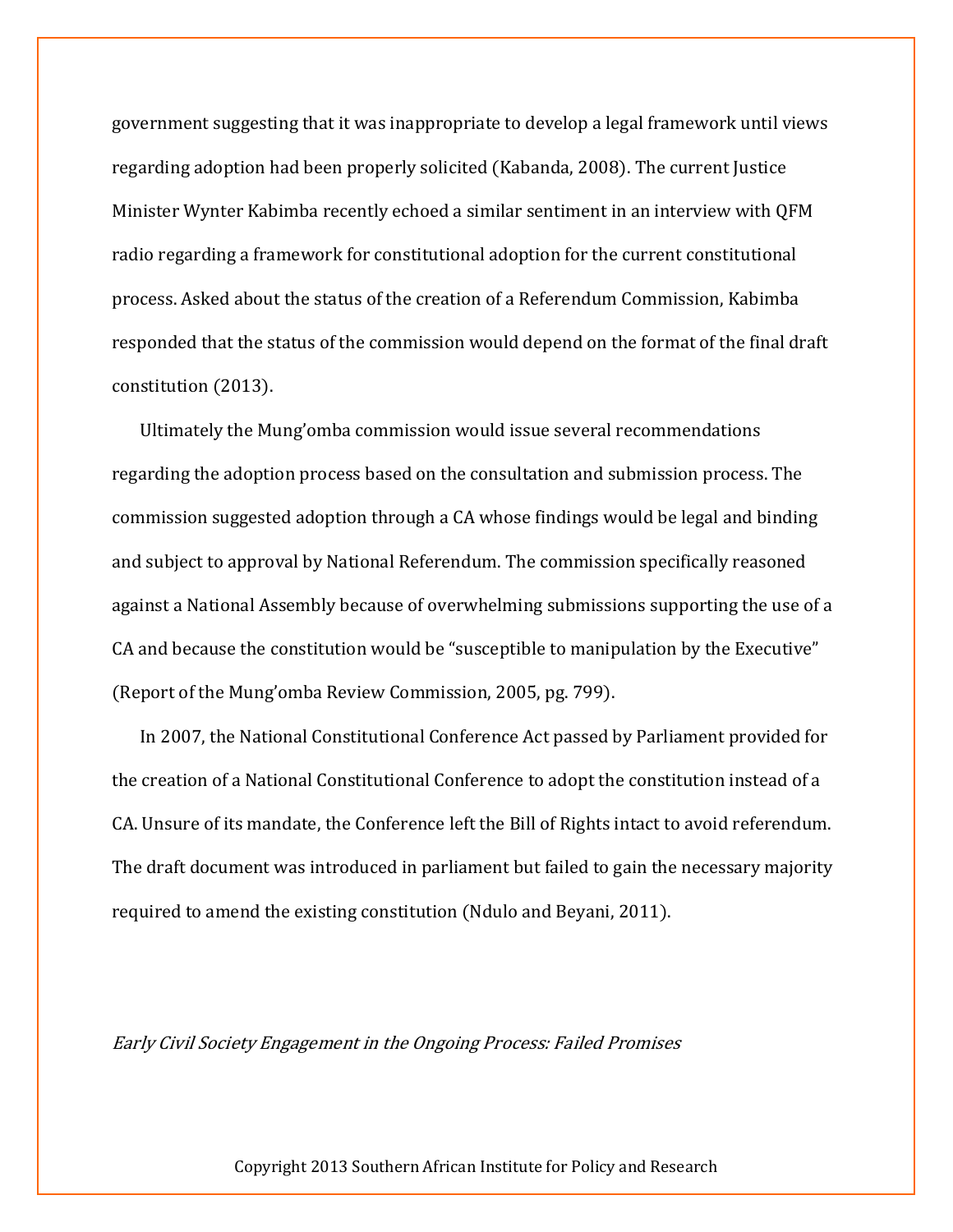Following the defeat of the draft constitution produced by the NCC in 2011, Zambians had high hopes that PF's presidential elect, Michael Sata, would deliver a new constitution with 90 days of taking office as promised. Some of civil society aligned with the PF, hopeful for the long-awaited constitution, including vocal constitution critic Simon Kabanda. His organization, the Citizens' Forum, actively campaigned on behalf of PF, and Kabanda was later selected to serve on the Technical Committee. The PF and Michael Sata ascended to power with the issue of the constitution playing a decisive role in the election.

On November 16, 2011, the President appointed a Technical Committee without an act of Parliament or any legal framework to either guide the process or establish a means of adoption. Civil society organisations were aware of the danger of vesting this much authority over the process in the executive, as evidenced by Simson Mwale in a briefing from the Jesuit Centre for Theological Reflection (JCTR) in 2005: "And yet all stakeholders agree that the bone of contention in constitution-making is in fact the continued application of the Inquiries Act" (pg. 6). This Committee, which according to Ndulo and Beyani (2011) is all but a CRC in name, was greeted by a wide variety of responses from civil society. Contention arose around certain issues of the Committee's composition, such as the exclusion of the Evangelical Fellowship of Zambia (EFZ) and eminent Zambian constitutional experts, and the inclusion of certain members criticised for their harmful influence on prior unsuccessful constitution attempts (ZNBC, 2011; Shishuwa, 2011). This reflects an Oasis Forum ideal observed by Hayward (2010) that "more diversity of representatives and more balance in numbers of representatives of different potential interest groups are offered as a vision of a 'popular process'" (2010, pg. 71).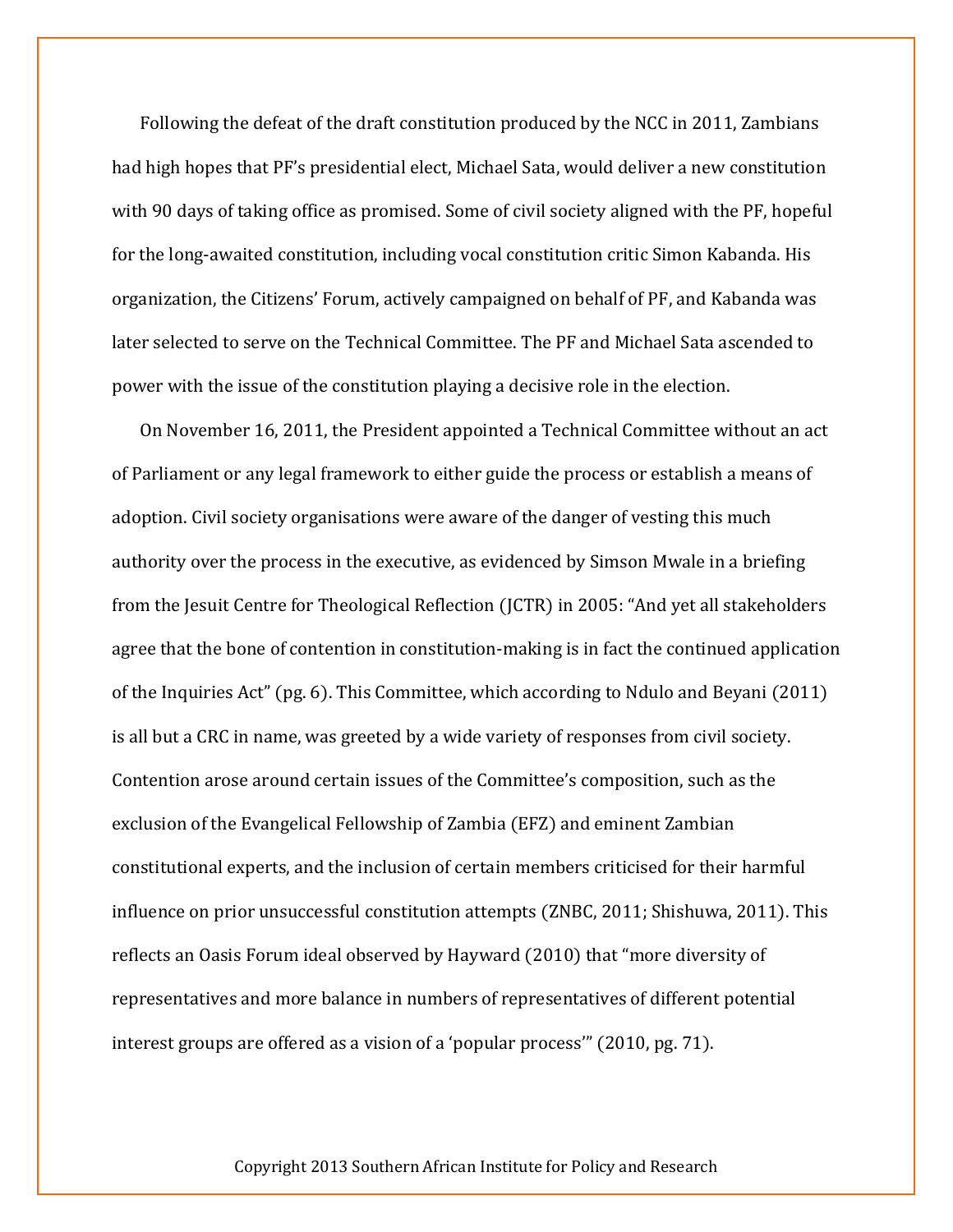The public and the media acknowledged the shortcomings of the process, expressing concerns about the "composition of the committee, their terms of reference and the fact that the final product is to be submitted to the government"; these factors were said to "point to a pessimistic outcome" (Shishuwa, 2011, pg. 1). Despite these criticisms, the general tone that emerged from most of our interviews was that the committee deserved ample time, opportunity, and support to present their final document.

To what extent this notion of giving the Technical Committee this chance to produce a sound document amounts to inaction, or a failure to effectively engage, or a more tactful strategic manoeuvre is up for debate. In a policy brief regarding funding of coalition activity on the constitution, the Open Society Initiative of Southern Africa (OSISA) characterised civil society activity in the process as weak and worrisome:

Of growing concern is the current state of the public, civil society, and media, which has demonstrated a passive attitude to the whole constitutional review process, leaving the successful completion or failure of the constitutional process in the hands of those in power (2013, pg. 1).

While there was no large scale coordination among various CSOs, it would be, at best, generalising to describe the attitude of civil society as "passive" and, at worst, an outright incorrect characterisation. In our interviews, a diversity of perspectives emerged. Key leaders among the Oasis Forum, church bodies, and the labour movement provided explanations or alternative narratives for both theirs, and others', apparent "passivity". Explanations for inaction ranged from jaded disillusionment to acceptance that the new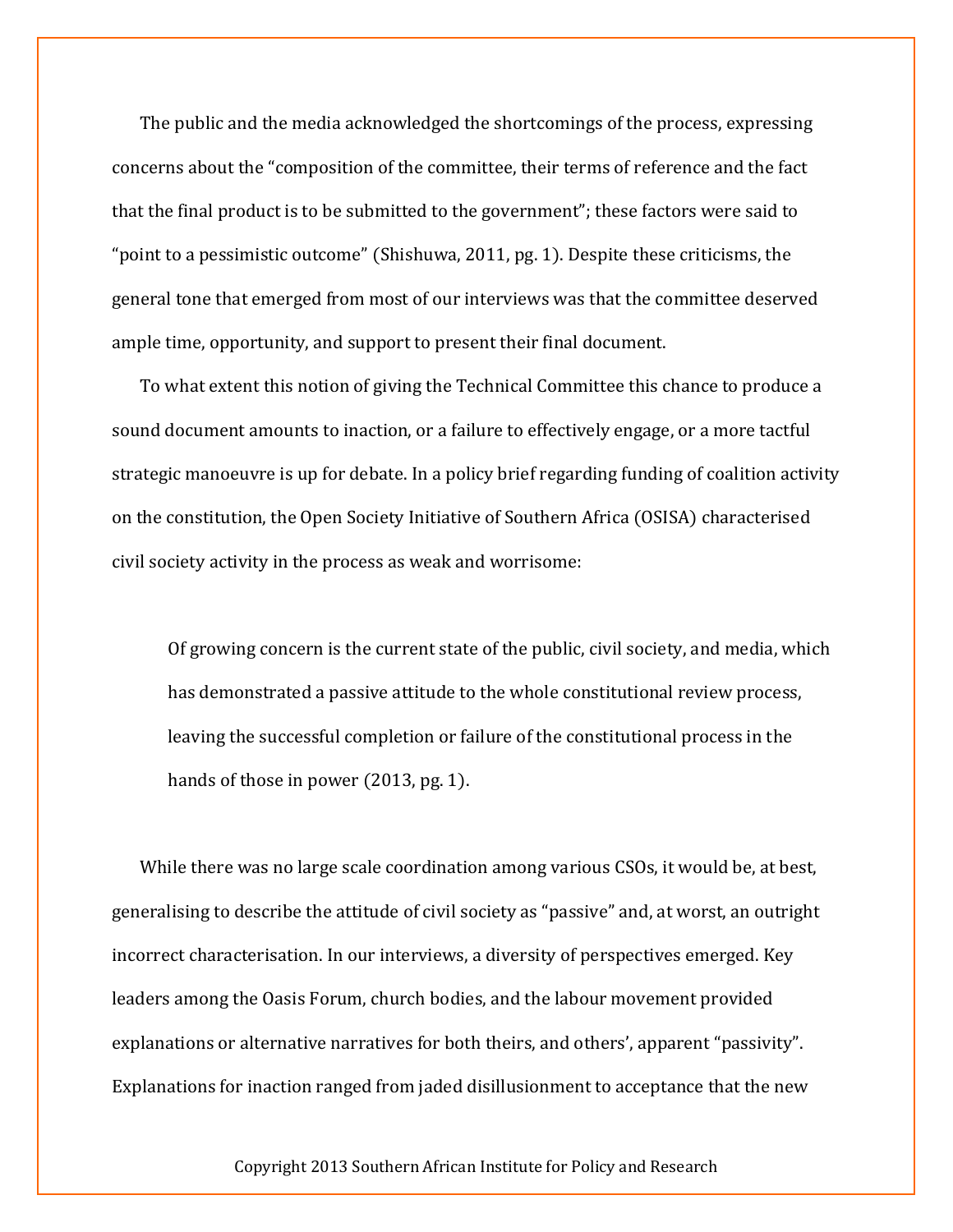ruling party, although well intentioned, eroded initially due to inexperience and was working to "normalise its policies", as described by the Deputy Secretary General of ZCTU (Informant 5, personal interview).

One bishop and founding member of the Oasis Forum suggested that attitudes towards this most recent constitutional reform process may differ along generational lines, stating that one "would be hard pressed to find a single founding Oasis Forum member active and engaged in this current process", and that perhaps some younger members of civil society are involved because they naively "think they can twist arms" or are "interested in winning grants" (Informant 4, personal interview).

Mwale of JCTR described this sort of disillusionment back in a 2005 brief:

past experiences have tended to harden attitudes against the "Commission of Inquiry" process rather than take advantage of the opportunity they offer, e.g., by actively participating during submissions and offering in-put to the Commission's Interim Reports when they are released for public scrutiny. And so, others have openly and vehemently opposed the process in spite of government assurances to heed to people's demands (pg. 7).

The spokesperson for the Oasis Forum, likewise, painted a very different picture of early civil society engagement. He stressed that "we were there from the very start" and keenly aware that "you can have a good content, but if the process itself is not well managed, and safeguarded, and guaranteed then you risk having a futile process" (Informant 4, personal interview). Without a legal framework to stipulate the time frame or road map, "a series of statements were issued to attempt to draw attention to these flaws" (Informant 4, personal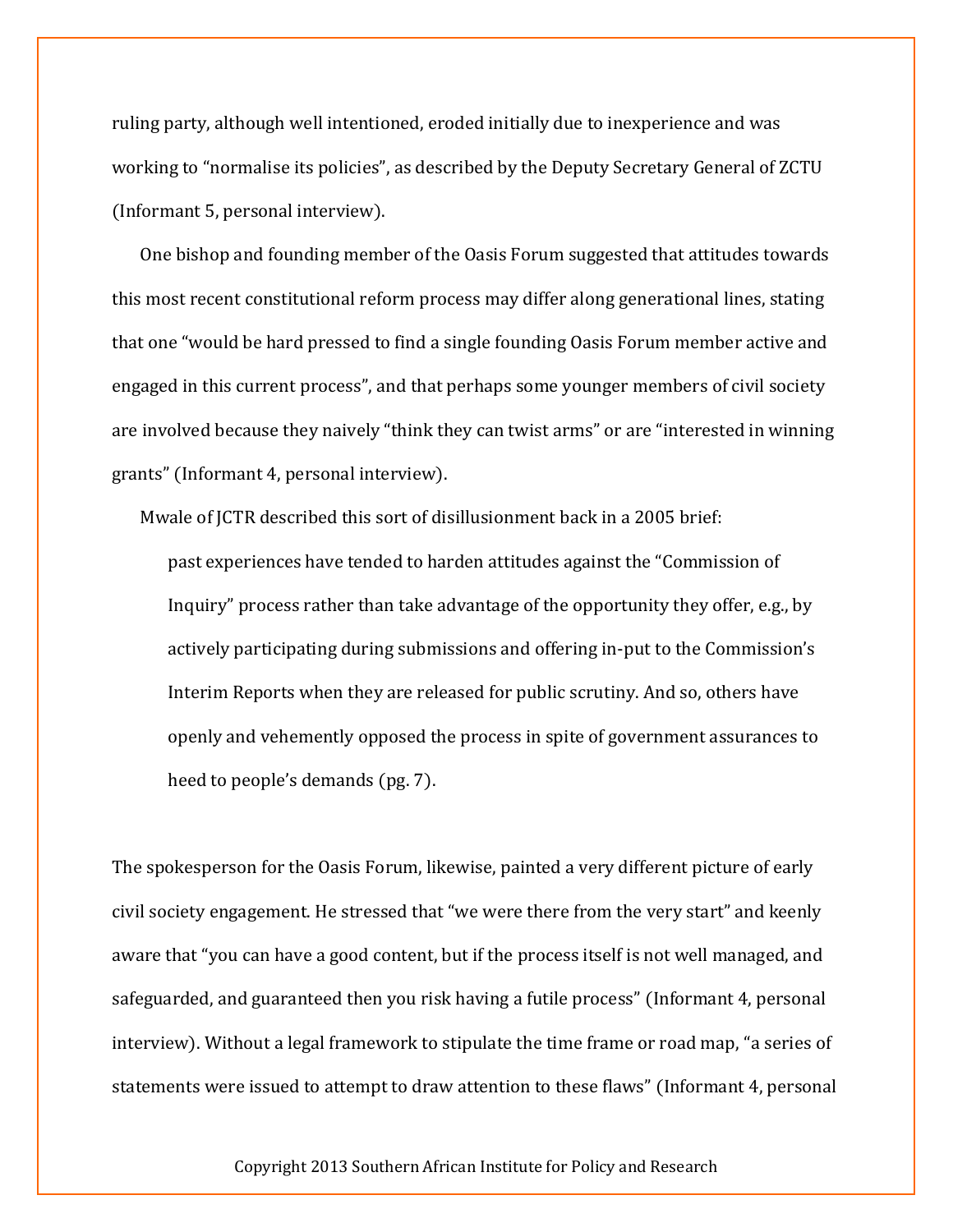interview). With subdued acceptance, the spokesperson acknowledged the limitations of advocacy and the authority of the executive to subdue most efforts.

The Civil Society Constitution Coalition (CSCC) also stressed their early advocacy in the process:

CSCC formed in response to the announcement by the Republican President that he was constituting a technical committee to draft the constitution. We asked ourselves how can we take advantage of this opportunity to ensure we have a constitution that reflects our needs and aspirations, and how can we engage this committee that has been together...Initially we were up to 22 or 24 groups across the broad range of non state actors including CBOs, big NGOs, faith based groups, trade union groups. We were very fortunate that there was a variety of Cooperating Partners to support our work. The CSCC agreed to form a Memorandum of Understanding related to coalition activity, we then collected various documents from member organisations on the constitutional process, and we put together a basic minimum document (Informant 6, personal interview).

### The Consultative Process and the Formation of the 260+ CSO Coalition

Zambian civil society has continued to engage in the constitutional review process, putting on a concerted effort. This effort seems to be a result of widespread agreement amongst civil society that the formal Consultative Process undertaken by the Technical Committee has been sufficiently "people-driven". The same sentiment was expressed in past constitutional processes. As Hayward describes in reference to the last draft document: "The Mung'omba CRC report and draft constitution were widely accepted as the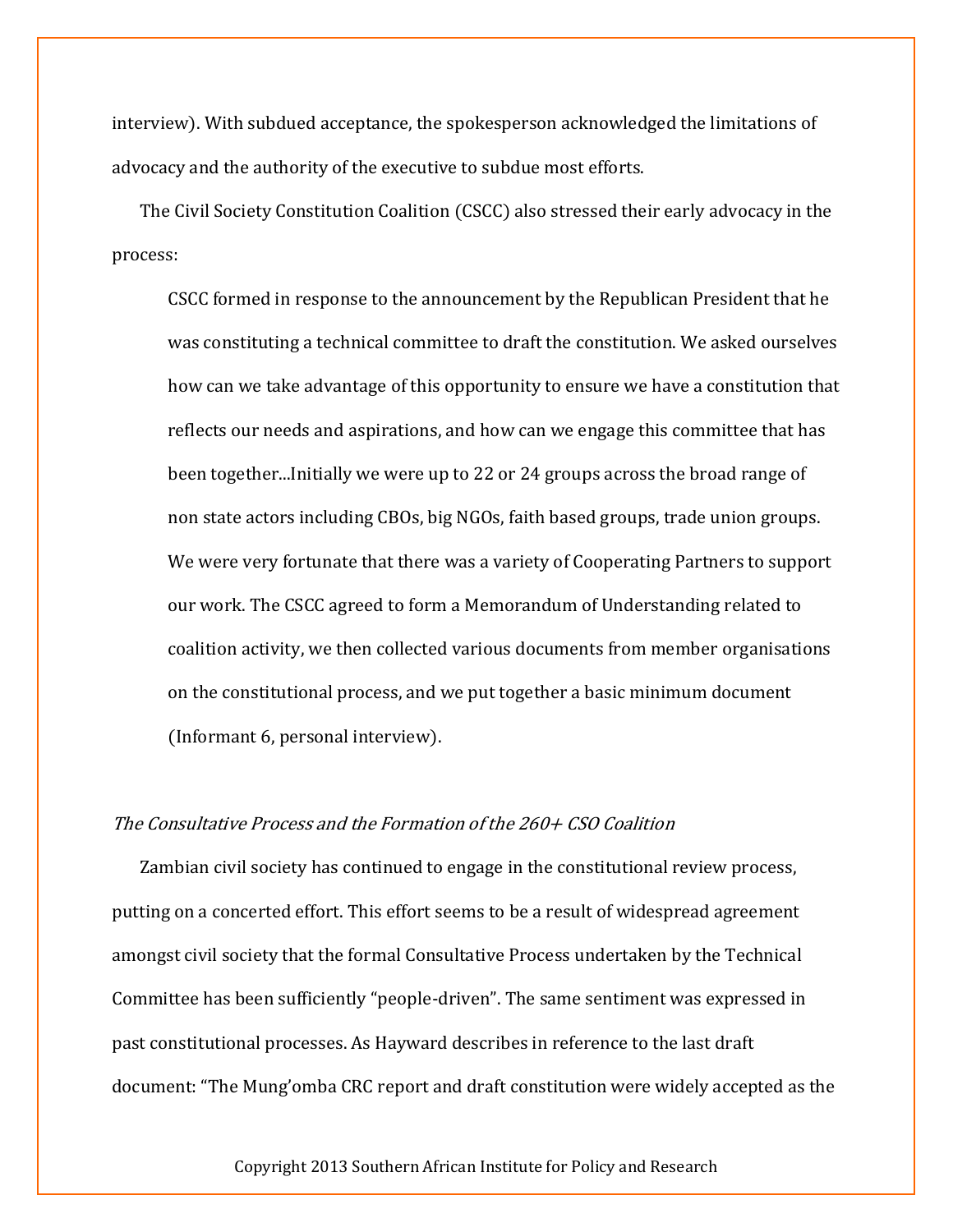baseline indication of the collective will of Zambians…it would be worth interrogating the forms of popular participation and engagement employed to determine the direction of this collective will" (Hayward, 2010, pg. 67).

A spokesperson of the CSCC suggested that the consultative process did represent a form of popular participation in discussion of the value of the consultative process: "I do not regret having a National Convention because it more or less validated what had come through the grassroots, the districts and provinces, except maybe in one or more instances"(Informant 6, personal interview). Here popular participation is conceptualised as a consensus between the views expressed by civil society at the national level and those shared by the rest of Zambians as judged by these local conventions.

A leader in the NGOCC shared a similar perception:

We organised a conference and called women from all walks of life the marketers, the trade union, the medical professional, the traditional leadership, professional women bodies, civil society, and the private sector. It was quite diversely represented with 750 delegates. The first idea was to harmonise the various positions that we had made through different CRC and to bring on board, and build a consensus on the critical gender aspects that we wanted to see in the constitution. It culminated into a declaration that we recognise the importance of women in the process and expressed the gender specific minimums that we wanted to see from a gender responsive constitution. And the final purpose was to inform and sensitise the different constituencies…Our aim was to make sure our 102 delegates in the consultative process was carrying the same message at all levels (Informant 2, personal interview).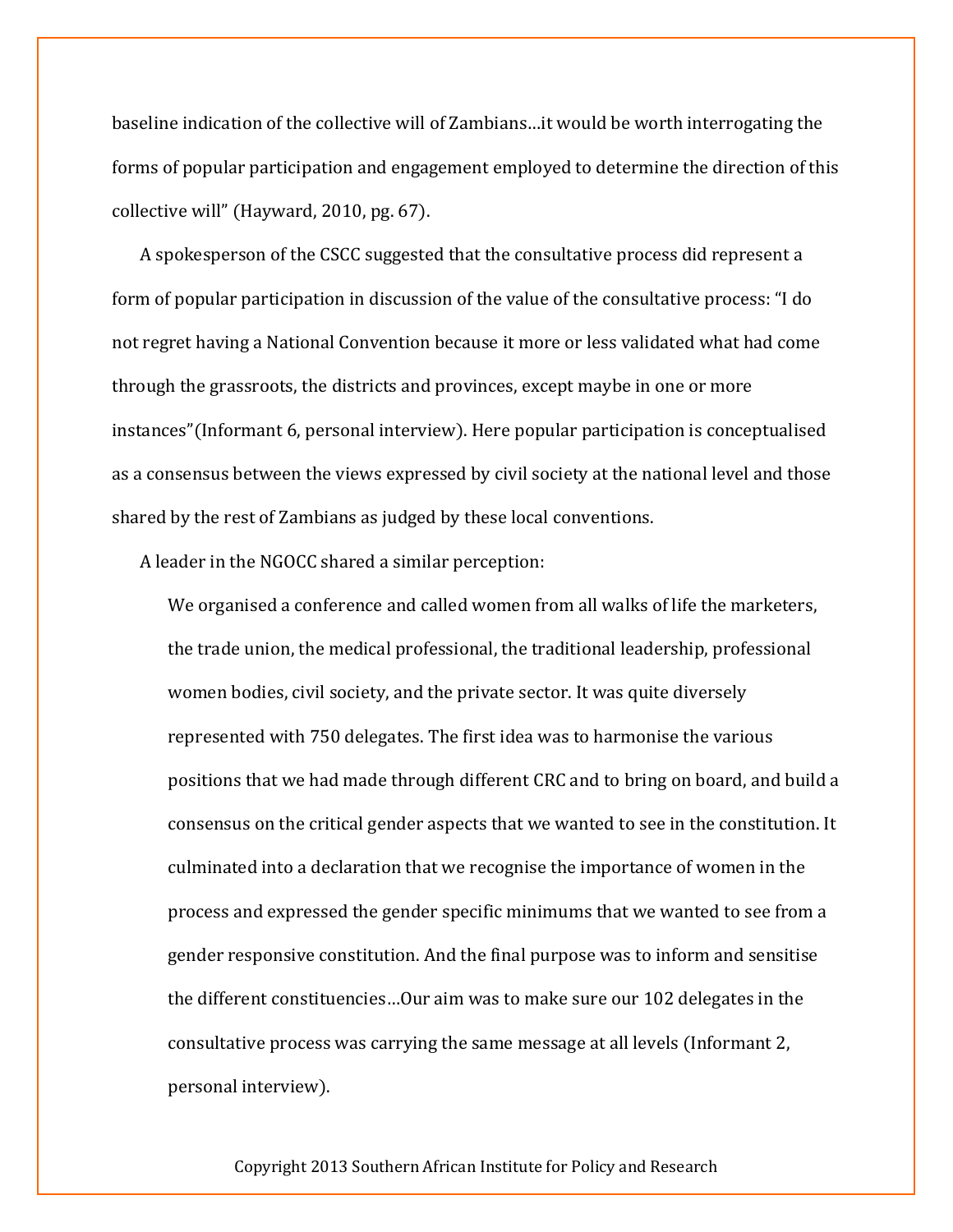Civil society appear to display that their mandate to represent and advocate on the behalf of greater Zambian society is based on a consistency of resolution across all levels of the formal consultative process. Effectively the Consultative Process, which was criticised broadly by civil society as somewhat of an unnecessary exercise (as views had already been sufficiently surveyed), was used as an instrument to display that their role and their activity is indeed "people driven". While the leader of CSCC simply expressed satisfaction with the consistency in point-of-view, the NGOCC clearly took great effort to harmonise views across all levels of the consultation process. Whether these views truly represent those of broader Zambian society or the NGOCC was simply able to effectively instil its views to its delegates, creating an illusion of consensus, is an area worth further exploration.

Ultimately, nearly two years into the process, civil society cooperation culminated in the formation of a coalition featuring both new leadership and new approaches to advocacy around the constitutional process. Going beyond the precedents set by civil society in the past, the Panos Institute Southern Africa acted as a neutral party, using this stance as an advantage in bringing together over 260 CSOs involved in the process. Panos and other key organisers recognised the lack of coordination between several players that coexisted in the sphere of civil society, as well as the utilised potential in the variety of organisations dedicated to the process. They took the opportunity to gather these efforts in one place, in hopes of amplifying their voices. By drawing on each organisation's competitive strengths, this coalition has been able to delegate tasks accordingly.

The coalition features a myriad of civil society organisations, ranging from church bodies to youth movements. It is inevitable for challenges to arise when coordinating such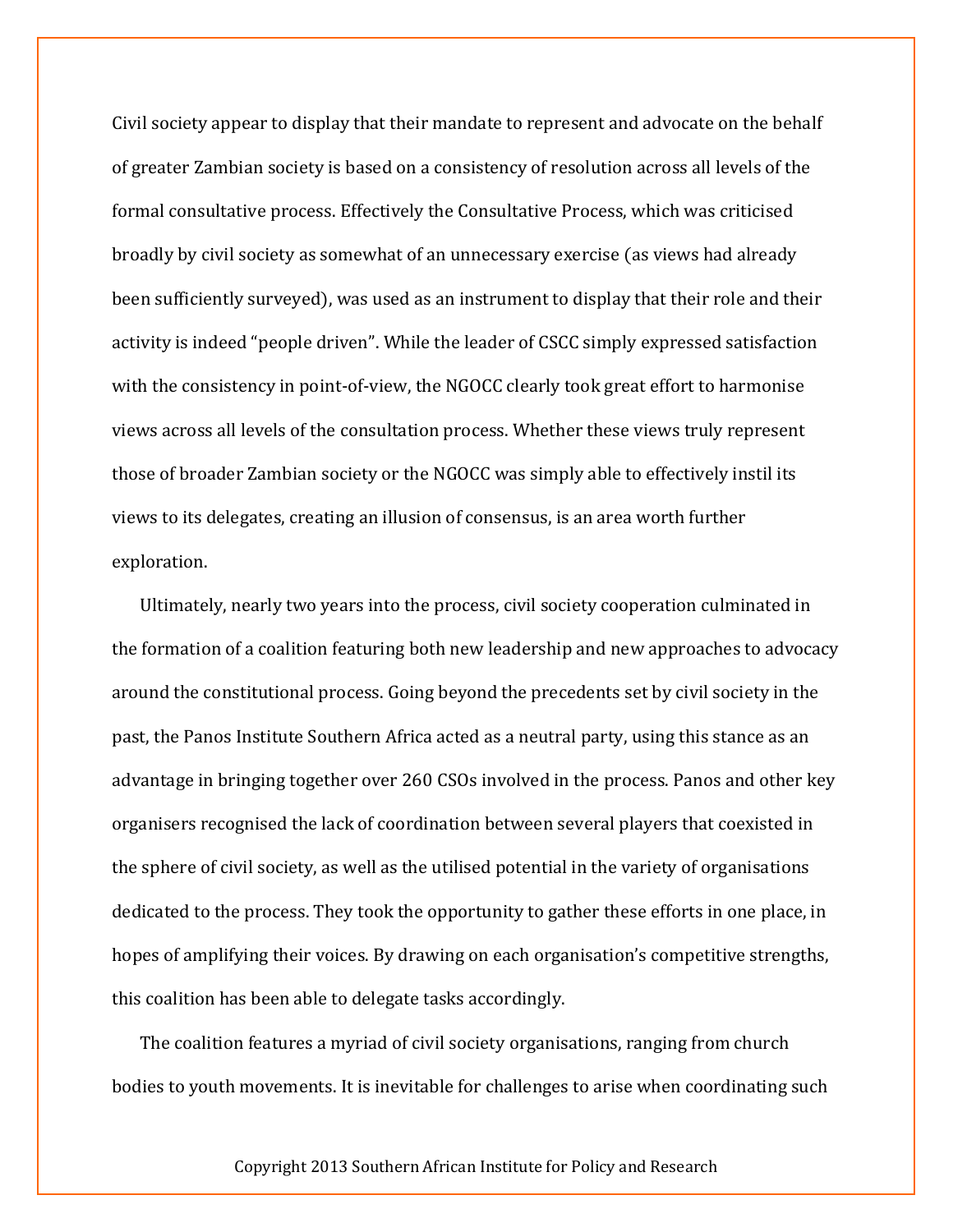a diverse group of organisations with varying agendas around a single issue. The spokesperson in the CSCC admitted that a portion of the newly formed coalition were motivated by the allure of funding and by "having their name included in the list of over 260 CSOs" (Informant 6, personal interview). Still, he considered this coalition, despite some imperfections, to be an incredible triumph over significant self-interest that had existed in the past:

Some complained that CSCC was strongly aligned to the Technical Committee. Some groups complained that we were too close to the Technical Committee…and so some civil society groups complained that we had received undue funding from the donor groups. On account of these two issues some civil society groups decided to go in alone...We all want to be seen doing something, and if we become part of a bigger group then we may not be seen as active. We put our egos aside and [eventually] said the constitution was much bigger than any of our groups (Informant 6, personal interview).

On 20 May 2013, the coalition came together in Chisamba for a meeting to formulate advocacy strategies. The persistent enthusiasm and dedication that civil society has demonstrated through meetings such as this points to the fact that civil society has largely adopted the philosophy "to not throw the baby out with the bathwater ", and instead, adapting advocacy measures to fit this review process. One development that has come from this Chisamba meeting is the production of a Basic Minimums document, a culmination of the selective sacrifices and prioritisations by the coalition. Despite their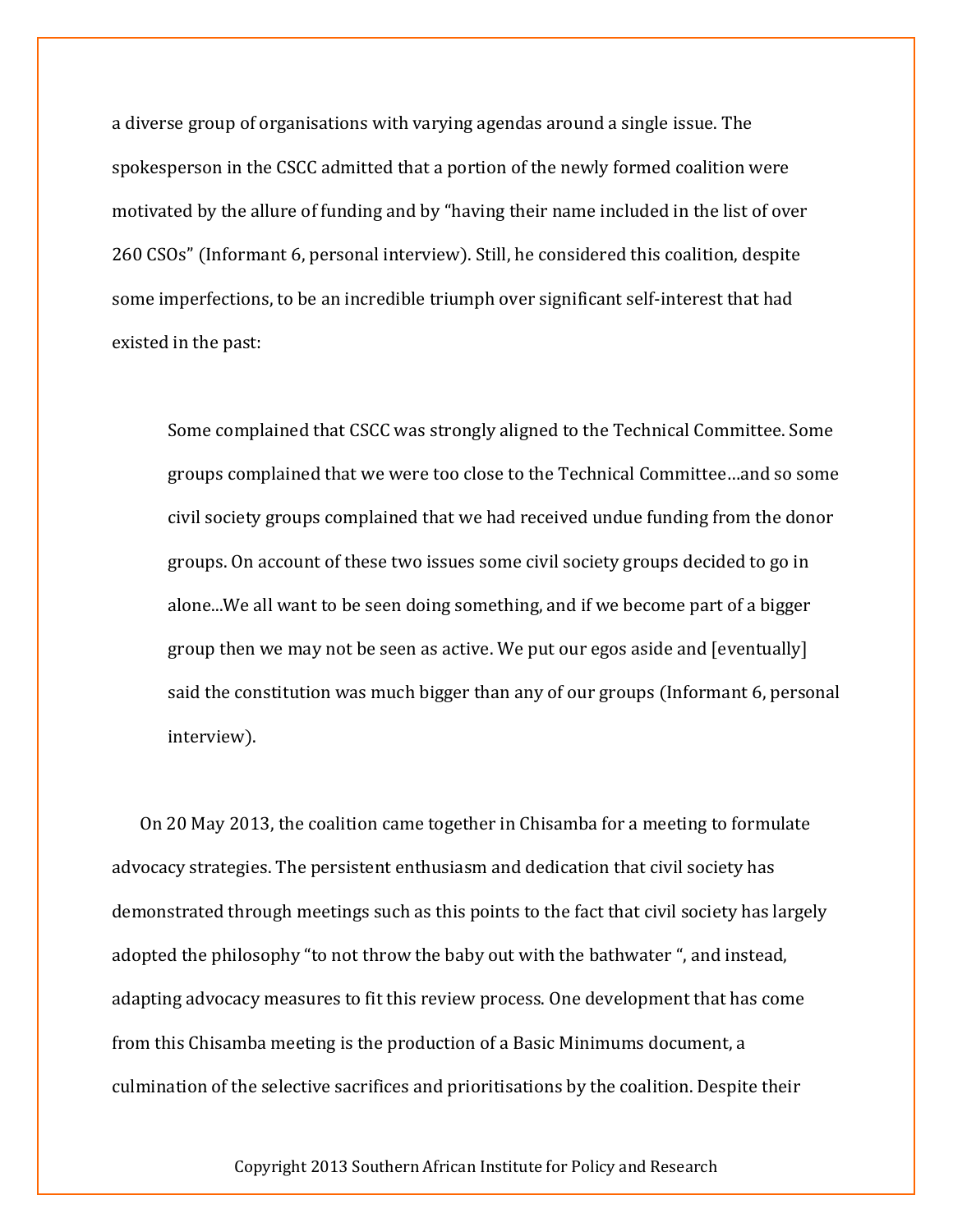success in these developments, there is also consensus among this coalition that problems with the process continue to persist, including the lack of legal framework surrounding the process, which threatens the viability of a draft constitution.

#### Civil Society Recent Participation

Zambian civil society's advocacy strategies have demonstrated a degree of adaptation to the circumstances and constraints of the current constitutional process, employing both new and old measures to agitate for change. The Oasis Forum has long upheld the ideal that "process protects content ", utilising this mantra in its advocacy strategies. Recently, this ideal has spread to be the focus of many civil society organisations, reflected in the sheer scope of the 260+ CSOs that met to demand a legal framework for adoption. An effort of this scale is hardly spontaneous, but rather the culmination of past efforts to coordinate between civil society organisations.

In the last constitutional review process, civil society's ability to influence the constitutional review process was limited due to delayed efforts during the process. When the NCC Act was passed in 2007, it "incited opposition from a broader range of CSOs", leading to the formation of the Collaborative Group on the Constitution (CGC). This group was established as an extension to the Oasis Forum, and included SACCORD, FODEP, AVAP, and others. The actions of this group lacked momentum from previous mobilisation, and were largely reactionary, in response to government mandates.

For example, an "Alternative Roadmap" was released by the Oasis Forum in response to the release of a five year timeline from the government, and the Red Campaign was a reactionary measure encouraging Zambians to call their government "off-side" and give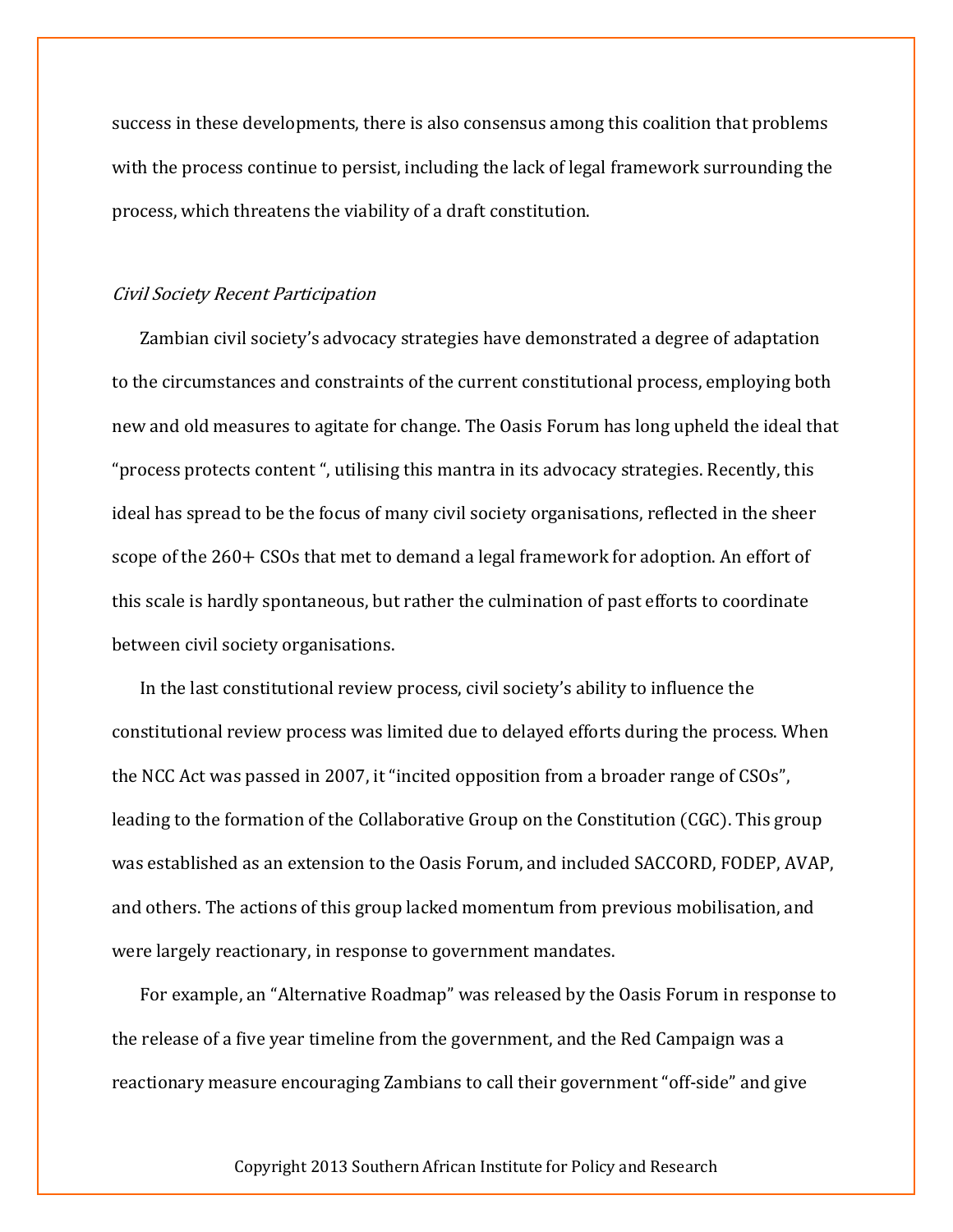them a "red card" for their refusal to enact a CA. At this time, civil society did not focus on pre-emptive and coordinated efforts to mobilise on a large scale, and instead, focused on response measures. Although the Oasis Forum undertook pre-emptive efforts to advocate for adoption by CA, broader civil society was not well integrated into these efforts. The passage of the NCC Act was thus crucial in bridging this gap and coordinating civil society efforts at a large scale.

The recent formation of the coalition led by Panos is significant in that a group of such scope and size is unprecedented. The coalition also demonstrates a certain level of sophistication in its strategy compared to the Collaborative Group and the Oasis Forum in the past process. Their activities include:

- · Creation of a Basic Minimums Document
- · Development of a Private Members Bill to develop a legal framework to govern the adoption process
- · Development of a shadow roadmap and budget for a national referendum
- · Sensitization via provincial engagement forums and radio programs
- Response strategising

None of these activities are particularly novel, aside from the development of a Private Members Bill, which is a strategy that has never been employed on the issue of constitutional adoption (mostly because there has never been as significant a legal void). The demand for adoption via referendum is well voiced and, unlike the last process where government and civil society debated the nuances of adoption via Constitutional Conference versus Constituent Assembly, the expectation of a referendum is more easily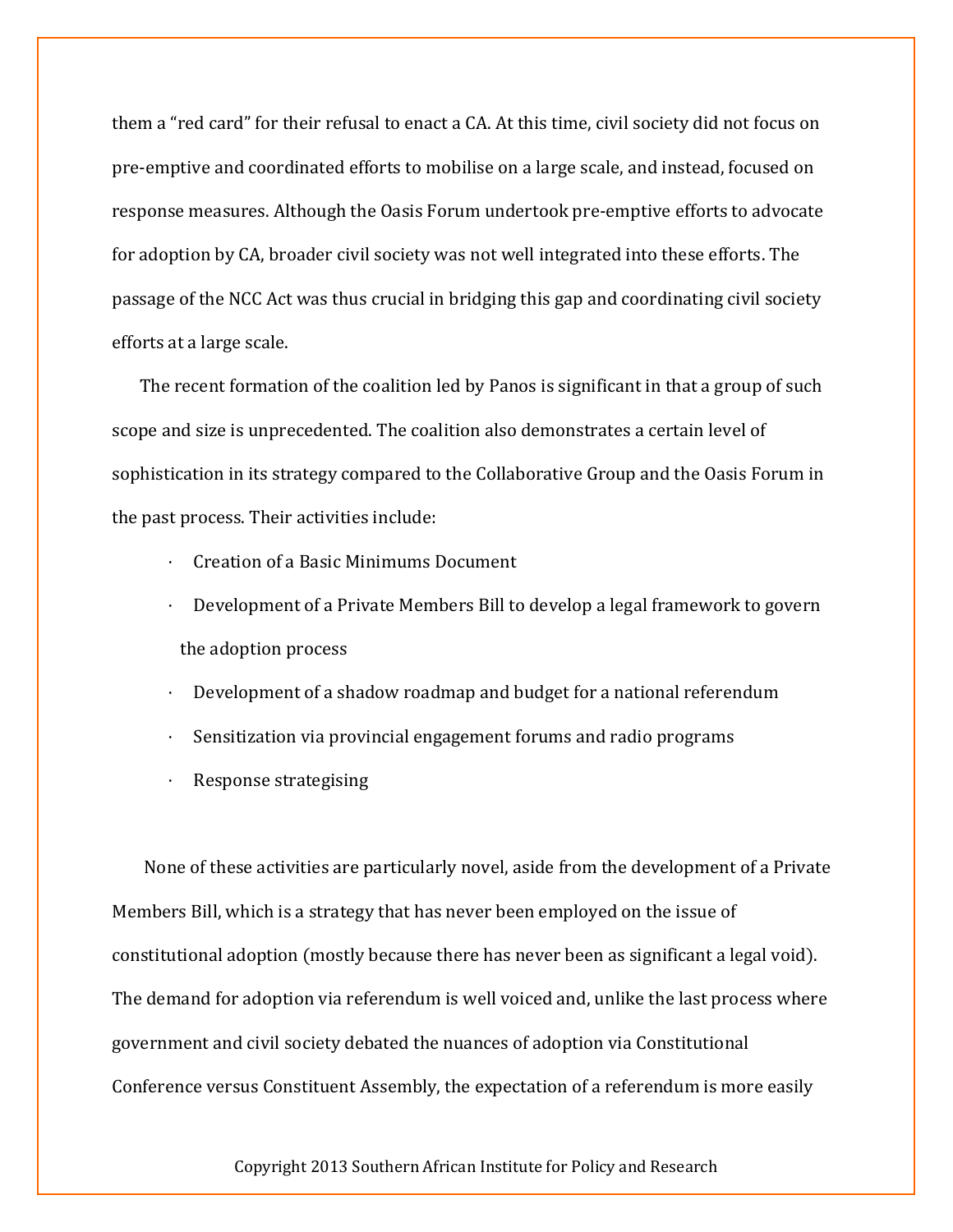articulated to the public. The spokesperson of the CSCC also reveals refinement from previous engagement and a reflection on the previous boycott of the NCC by the Oasis Forum in a discussion of strategy:

I think the efforts for having a legal framework will continue although, if the Private Members Bill fails, I'm not sure what other alternatives exist. One would be withdrawing from the process entirely, which the government would probably welcome because it would permit them to gain the constitution they want (Informant 6, personal interview).

While the idea that broader civil society had become more engaged on the issue of constitution was well expressed among stakeholders, the limitations and naïveté of some organisations just beginning to study the issue was also expressed. Key leaders in ZCTU expressed fears that this would open up the process to possible government interference:

Maybe the mode of adoption will be that of removing whatever clauses they maintain are contentious. I have heard this suggestion...Why don't we remove contentious clauses, adopt the constitution, and then begin debate on the contentious clauses. I have also heard that the referendum just vote on the contentious clauses while the constitution would be tabled in parliament. We do not know which direction they will take it in. These are the areas that we have to strategize (Informant 5, personal interview).

The Minister of Justice, Wynter Kabimba, issued a statement back in April that the government cannot constitute a referendum commission until the format of the draft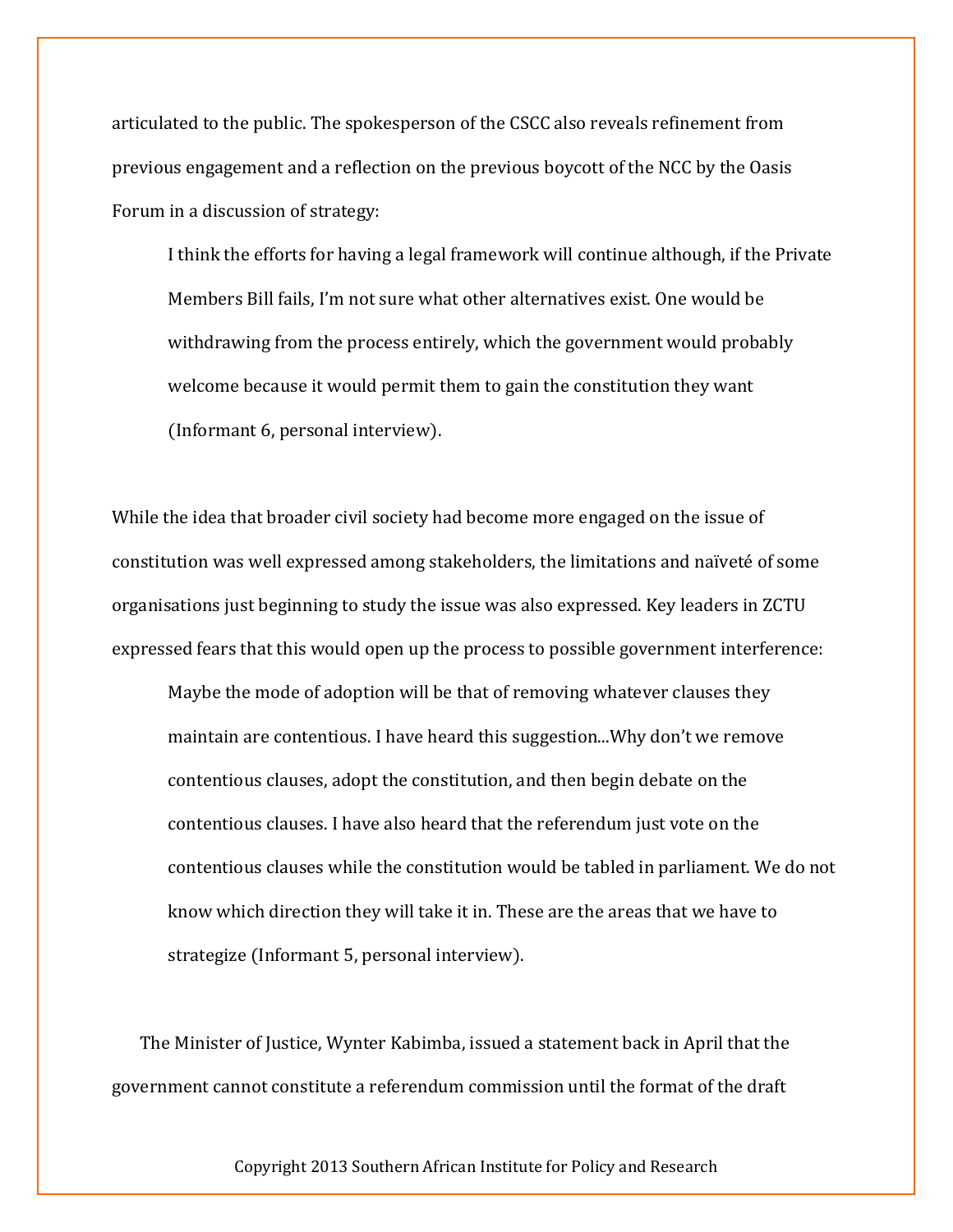constitution is done. This, along with the recent rejection of a Private Members Bill created by the coalition, lends credence to this possibility. There is a real fear of government still having unseen influence over the constitutional process (NCC, 2009). One concern is that government could derail successful mass mobilisation by cleverly altering the referendum procedure in a seemingly "people-driven" manner, but still fail to address the flaws in process (NCC, 2009). This clearly shows the constraints that still exist for civil society despite learned lessons and the subsequent strategy employed by the coalition.

### **Conclusion**

Civil society and its proliferation are itself products of broader social and economic forces that continue to empower the executive and constrain civil society. Although bilateral partners were crucial in past constitutional processes, shifting aid modalities now favour direct state funding, which weaken civil society's ability to agitate for constitutional reform. Because constitutional reform could seriously challenge executive authority and potentially eliminate the "widespread corruption, neo-patrimonialism, systemic unemployment, mass poverty and outside exploitation" that has been said to plague African states, it is a process that is fiercely contested in Zambia (as cited in Hayward, 2010, pg. 115). Civil society's efforts to finally reign in the power of the executive through constitutional reform and break the cycle of "elite habituation" are consistently thwarted by the executive's overwhelming power (as cited in Hayward, 2010, pg. 115). This itself is a product of the failure to redraft the constitution for multiparty democracy.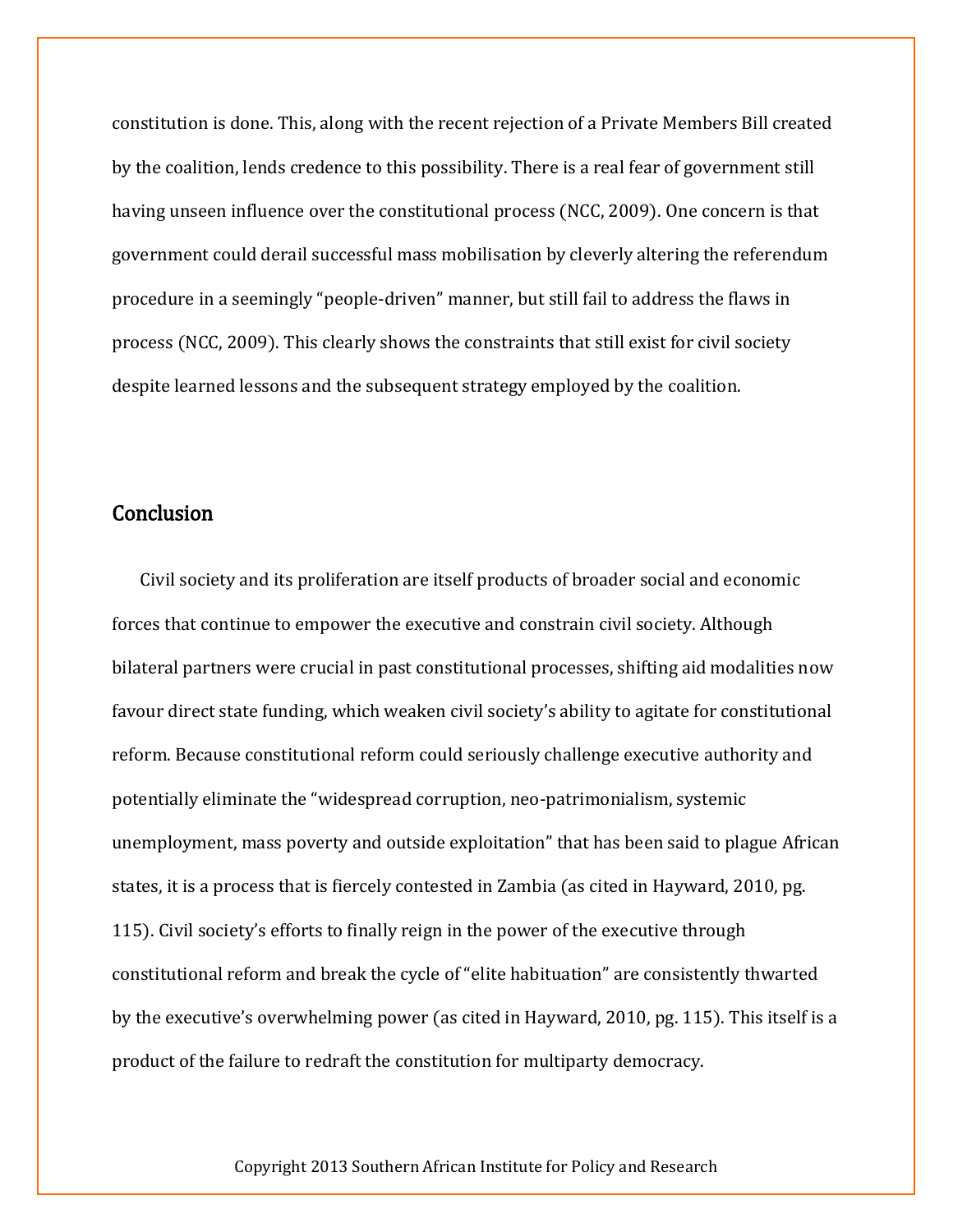It is not easy to articulate all the broader forces that mediate constitution making, how they constrain civil society, or if these constraints themselves even prevented actors from successfully agitating for constitutional reform. However, what remains clear is that civil society has failed to secure meaningful concessions in this process, and that the deep structural issues that have long been articulated by constitutional law experts and civil society figures persist in this process. The inability of civil society to effectively facilitate dialogue on these issues on a broad scale, or secure these concessions in the fifth process, suggest nothing less than their marginalisation in Zambian politics. The failure to secure concessions thus far in this process speaks to constraints in political space that appear to be advancing rather than being challenged. The creation of an unprecedented coalition in size and scope does, however, represent one such challenge. There has been some innovation in strategy and structure by CSOs, but it remains to be seen what impact this coalition will have on the process: if this coordination will force the administration to stand by its commitment to not interfere, and finally create a formal timeline for adoption by referendum in order to produce a document that will stand the test of time. With the PF emboldened and civil society limited in its opportunities to achieve the "procedural changes necessary to actualize the promises of liberal democracy", it is the opinion of the authors that this process will again be an exercise in futility (Hayward, 2010, p.122).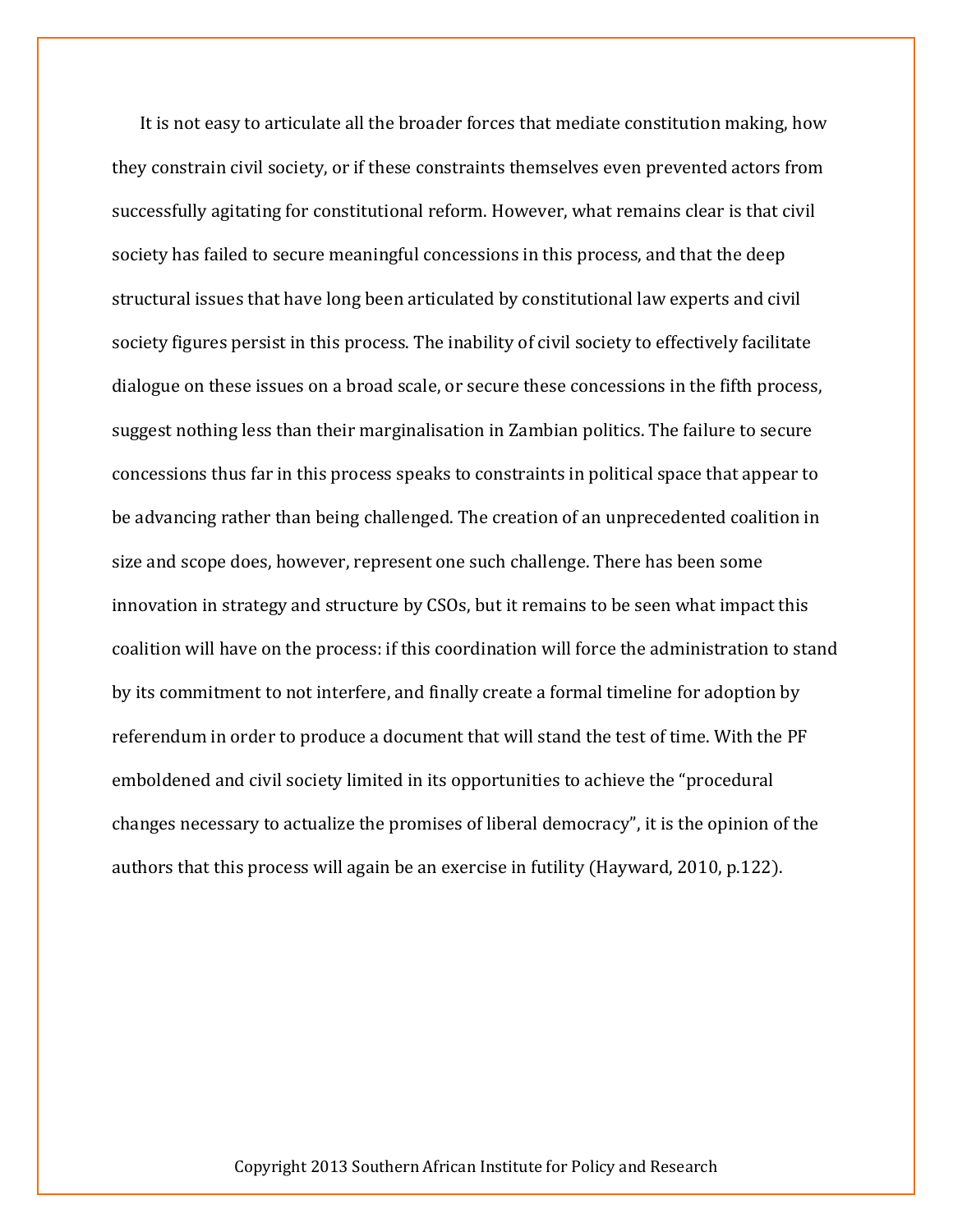# References

- Alexander, David. 1997. "Workers' Education and Human Crisis in Zambia: Democracy and the New World Order". International Journal of Lifelong Education. 16 (4): 320-47.
- Burnell, Peter. 2004. "The Domestic Political Impact of Foreign Aid: Recalibrating the Research Agenda". The European Journal of Development Research. 16 (2): 396-416.
- Gould, Jeremy. "Subsidiary Sovereignty and the Constitution of Political Space in Zambia". 2008. In One Zambia, Many Histories: Towards a History of Post-colonial Zambia. ed. Jan-Bart Gewald, Marja Hinfelaar, and Giacomo Macola. Leiden: Brill.
- Hayward, Elizabeth. "Participation for a 'People-Driven' Constitution?: A Critical Investigation of Zambian Civil Society Engagement in the Constitution-Making Process". MA thesis, Dalhousie University, 2010.
- Hearn, Julie. 2001. "The 'Uses and Abuses' of Civil Society in Africa". Review of African Political Economy. 28 (87): 43-53.
- Kabanda, Simon. 2008. "Constitution Review: What are the issues?" In Know Your Constitution, ed. Gracewell Mwale. Ndola: Mission Press.
- Lusaka Times. 2013. "Civil Society Constitution Coalition concerned about the current developments around the constitution making process". http://www.lusakatimes.com/2013/07/09/wynter-kabimba -u-turns-on-the-draftconstitution-submission-deadline/ (accessed 31 July 2013).
- Lusaka Times. 2013. "Wynter Kabimba U-Turns on the draft constitution submission deadline". http://www.lusakatimes.com/2013/07/09/wynter-kabimba-u-turns-onthe-draft -co nstitution-submission-deadline/ (accessed 31 July 2013).
- Marcussen, H. S. 1996. "The Critical Issue of Civil Society-state Relations". In *Improved* Natural Resource Management: The Role of Formal Organization and Informal Networks and Institutions., ed., H. S. Marcussen. Roskilde: International Development Studies, Roskilde University.
- Matale, Suzanne. 2013. "Oasis Forum Communiqué". Press Release: 30 May 2012. Lusaka: Technical Committee.
- Mercer, Claire. 2002. "NGOs, Civil Society and Democratisation: A Critical Review of the Literature". Progress in Development Studies 2, no. 1: 5-22. Academic Search Alumni Edition, EBSCOhost (accessed 19 July 2013).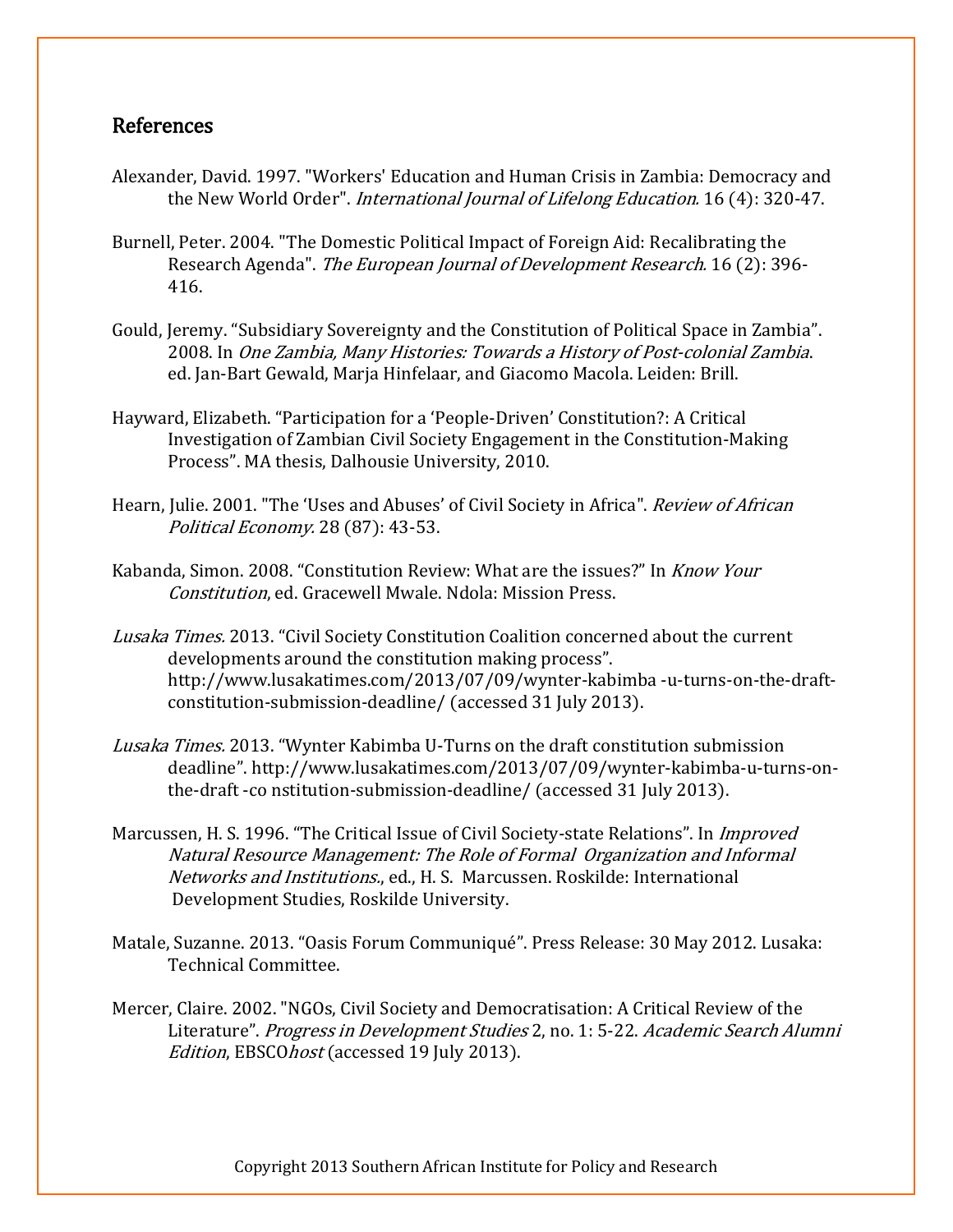Mung'omba, Wila. 2005. "Report of The Constitution Review Commission". Mung'omba Constitutional Review Commission. Lusaka: CRC.

- Mwale, Simson. 2005. "Zambia's Constitutional Review: What Sort of Principles and Issues?" JCTR Policy Brief, 3rd Quarter. Lusaka: Jesuit Centre for Theological Reflection.
- Mwale, Simson. 2006. "Constitutional Review: The Zambian Search for An Ideal Constitution". Paper presented at the 10th African Forum for Catholic Social Teachings (AFCAST) Working Group Meeting, 2 May 2006, Nairobi, Kenya.
- National Constitutional Conference. 2009. "Constructive Criticism of NCC is Healthy for a Democratic Constitution". National Constitutional Conference News Archive.
- Ndulo, Muna B., and Chaloka Beyani. 2011. "As Tedious as a Twice-Told Tale: The Struggle for a Legitimate and Democratic Constitution in Zambia". Cornell University and London School of Economics and Political Science.
- Ndulo, Muna B., and Robert B. Kent. 1996. "Constitutionalism in Zambia: Past, Present and Future". Journal of African Law 40, no. 2: 256-78.
- Organisation for Economic Co-operation and Development. 2005. "The Paris Declaration on Aid Effectiveness and the Accra Agenda for Action".
- OSISA. 2013. "Summary and Funding of the Collaboration for Draft Constitution Engagement 2013 as Organised by Panos". OSISA Concept Note. Lusaka: OSISA.
- Patnaik, A. 2012. "The Contemporary Significance of Gramsci's Critique of Civil Society". WORKING USA 15, no. 4: 577-88.
- Rakner, Lise. 2011. "Institutionalizing the Pro-democracy Movements: The Case of Zambia's Movement for Multiparty Democracy". Democratisation 18, no 5: 1106-24.
- Secretariat of the Constitution Review Commission. 2005. "Report of The Constitution Review Commission". Constitution Review Commission. Lusaka: CRC.
- Shishuwa, Shishuwa. 2011. "Constitution-making Process: Forward to the Past?" Sunday Post Online. http://www.postzambia.com/post-read\_article.php?articleId=24084 (accessed 20 July 2013).
- Silungwe et al. 2012. "The Constitution Consultative Process Guidelines". The Technical Committee Working Paper. Lusaka: Technical Committee.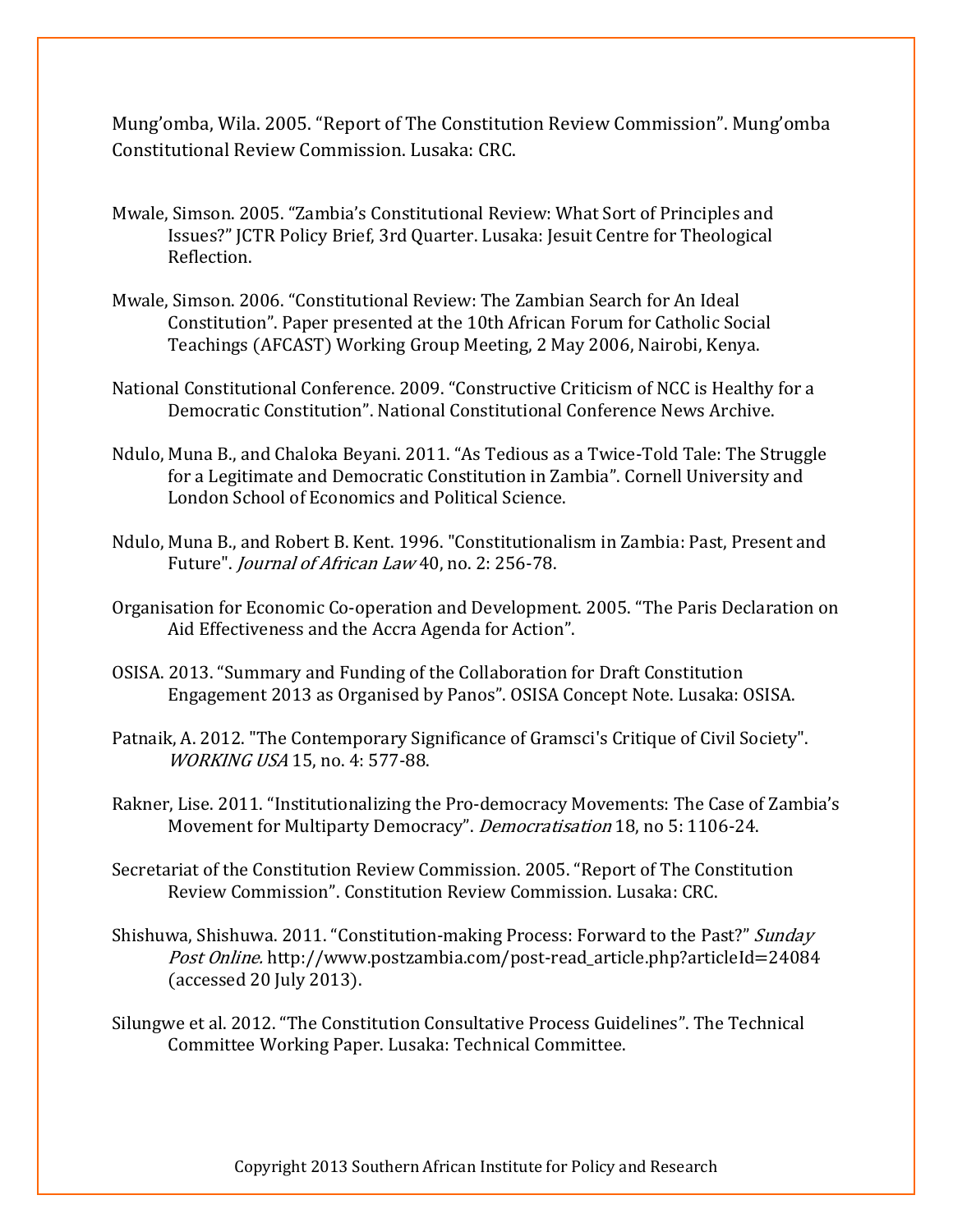- Sims, Eaglestone, and Abdon Yezi. 2013. "A Revolution Revisited: The State of Democracy in Zambia since 1991". Idasa Working Paper. Pretoria, South Africa: Idasa.
- Technical Committee on Drafting the Zambian Constitution. 2012. "Technical Committee Confers with ZCTU Officials". Press Release: 2 February 2012. Lusaka: Technical Committee.
- Tordoff, William and Ralph Young. 2005. "Electoral Politics in Africa: The Experience of Zambia and Zimbabwe". Government and Opposition 40, no 3: 403-23.
- ZNBC. "President Sata urged to include EFZ on the Constitution committee". Lusaka Times, 17 November 2011. http://www.lusakatimes.com/2011/11/17/president-sataurged-include-efz-constitution-committee/ (accessed 24 July 2013).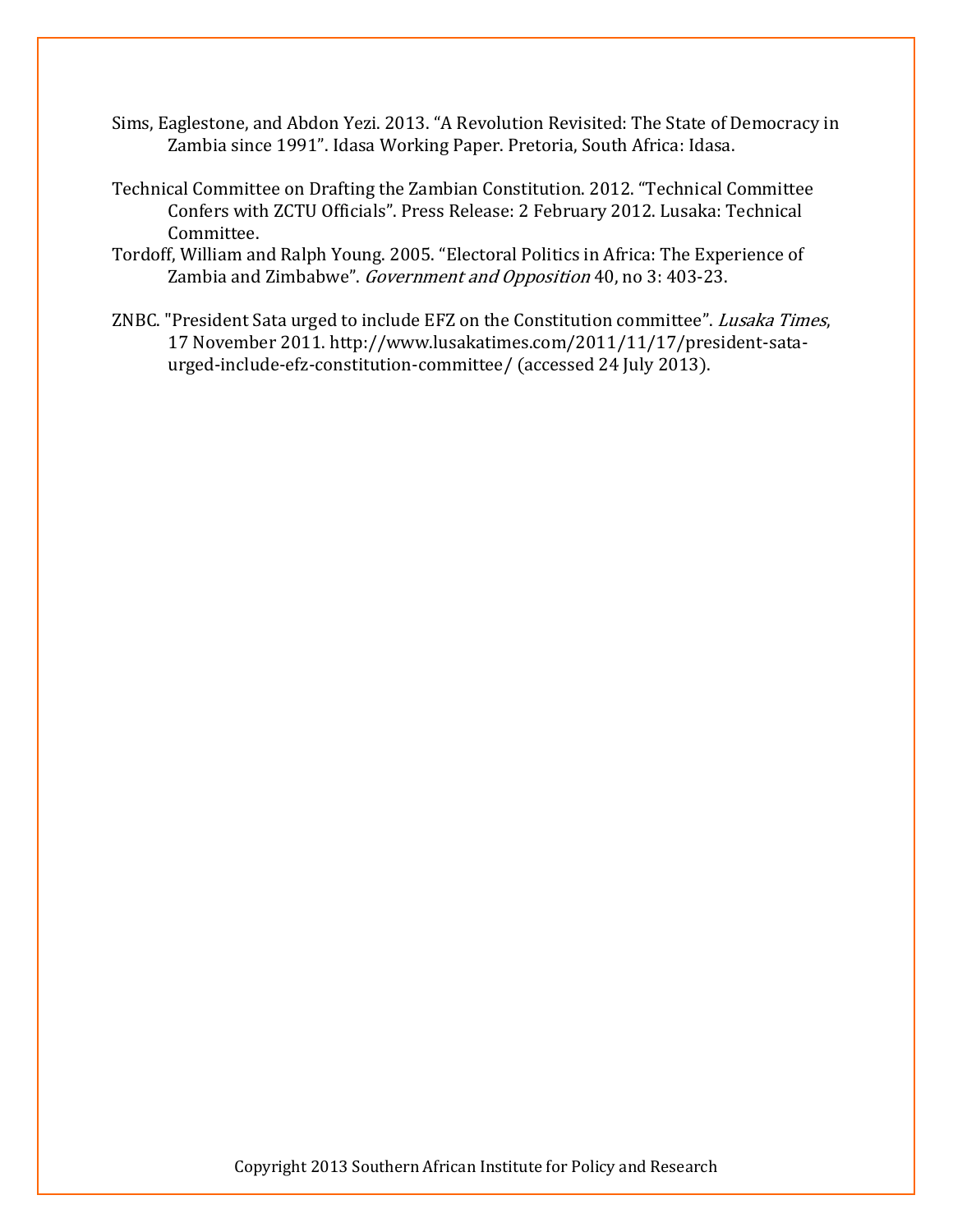# Appendix A: Chronology

| <b>Date</b>                                   | <b>Event</b>                                                                                                                         | Description                                                                                                                                                                                                                                                                                                                                                                                                                                                                                                                                                                                           |
|-----------------------------------------------|--------------------------------------------------------------------------------------------------------------------------------------|-------------------------------------------------------------------------------------------------------------------------------------------------------------------------------------------------------------------------------------------------------------------------------------------------------------------------------------------------------------------------------------------------------------------------------------------------------------------------------------------------------------------------------------------------------------------------------------------------------|
| 23 September 2011                             | Michael Sata of the<br>Patriotic Front party<br>elected President.                                                                   | Campaigning on a platform promising a new<br>constitution within 90 days, Sata successfully<br>defeated Rupiah Banda of the MMD party<br>gaining 41.98% of the vote over Banda's<br>35.42%.                                                                                                                                                                                                                                                                                                                                                                                                           |
| 16 November 2011                              | <b>President Michael</b><br>Sata appointed a<br>technical committee<br>to draft a new<br>Constitution for the<br>Republic of Zambia. | Under "executive powers vested in him by the<br>current Republican Constitution" Sata named<br>20 experts to a Technical Committee. Only 17<br>would eventually sit, with three bishops<br>refusing the invitation. A notable exclusion was<br>any representative from the Evangelical Fellow<br>of Zambia, one of the three church mother<br>bodies of the Oasis Forum.<br>The legal basis would later be clarified by the<br>Technical Committee themselves as under the<br>"exercise of the executive powers, vested in the<br>President under Articles 33 and 44 of the<br>current Constitution". |
| 1 December 2011<br>through<br>9 December 2011 | First Session of the<br><b>Technical Committee</b>                                                                                   | The Technical Committee devised its Rules of<br>Procedure and Programme of Work including<br>setting time frames for the completion of their<br>work.                                                                                                                                                                                                                                                                                                                                                                                                                                                 |
| 30 April 2012                                 | The Technical<br>Committee releases<br>the First Draft<br>Constitution.                                                              | The committee begins to undertake work to<br>provide a simplified document and to translate<br>it into seven major local languages.                                                                                                                                                                                                                                                                                                                                                                                                                                                                   |
| 30 April 2012<br>through<br>31 July 2012      | Community<br><b>Consultative Forum</b>                                                                                               | The technical committee provided 92 days for<br>self-organised community validations of the<br>first draft constitution.<br>Comments and recommendations from<br>meetings were to be submitted to a district                                                                                                                                                                                                                                                                                                                                                                                          |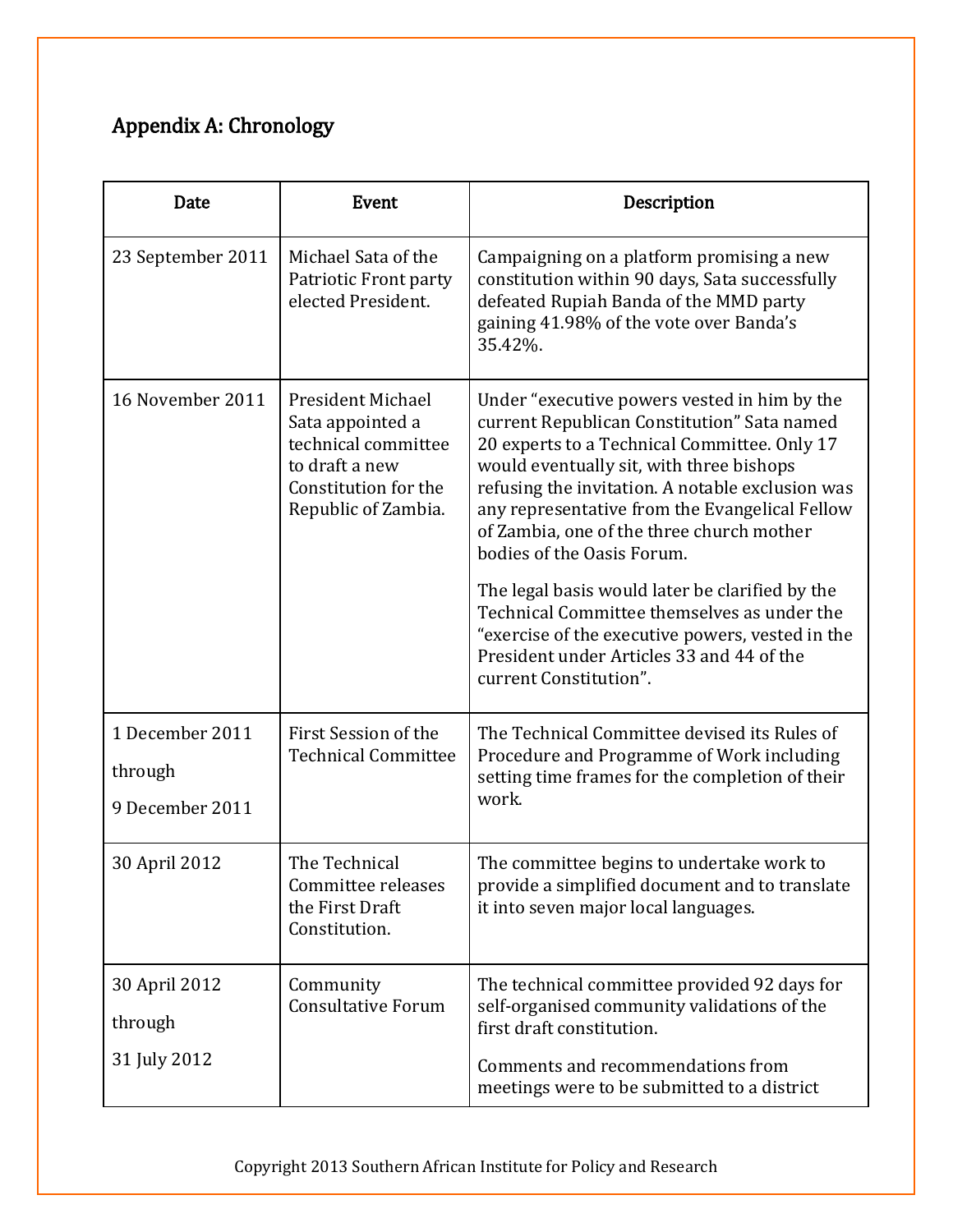|                                                 |                                     | collection centre for examination at District<br>Conventions.                                                                                                                                                                                                                                                                                                                                                                                       |
|-------------------------------------------------|-------------------------------------|-----------------------------------------------------------------------------------------------------------------------------------------------------------------------------------------------------------------------------------------------------------------------------------------------------------------------------------------------------------------------------------------------------------------------------------------------------|
|                                                 |                                     | Submission of comments by members of the<br>public for consideration at District Conventions<br>was also possible at this time through a wide<br>variety of forms including electronically,<br>through mailing to the Secretary of the<br>Technical Committee, and by dropping off of<br>submissions at either the office of the Technical<br>Committee, the National Assembly<br>Constituency office, or the District<br>Commissioner's office.    |
| 17 September 2012<br>through<br>12 October 2012 | Series of District<br>Conventions   | District Conventions were arranged across all<br>provinces with the stated purpose of evaluating<br>the draft document, considering comments<br>from Community Consultative Forums,<br>submitting a report of comments and<br>recommendations for use at Provincial<br>Conventions, and electing three persons to<br>represent the district at the Provincial<br>Convention.                                                                        |
| 3 December 2012<br>through<br>2 February 2013   | Series of Provincial<br>Conventions | Each province conducted a convention with the<br>stated purpose of evaluating the draft<br>document, considering comments from District<br>Conventions, and submitting a report of<br>comments and recommendations for use at the<br><b>National Convention, Sector Groups</b><br>Convention, and for use by the Technical<br>Committee. Four persons were selected to<br>represent each Province at the National and<br>Sector Group's Convention. |
| 2-5 April 2013                                  | Sector Groups<br>Convention         | Representatives of NGOs and other<br>stakeholders who share common specific<br>interests met to evaluate the draft document<br>and make recommendations. Represented<br>organisations included the LAZ, ZARD, NGOCC,<br>ZARAN, MMD, UNIP, YWCA, Mahatma Ghandi<br>School, ACEZ, ZICA and several churches. (See<br><b>RESOLUTIONS OF THE SECTOR GROUPS</b>                                                                                          |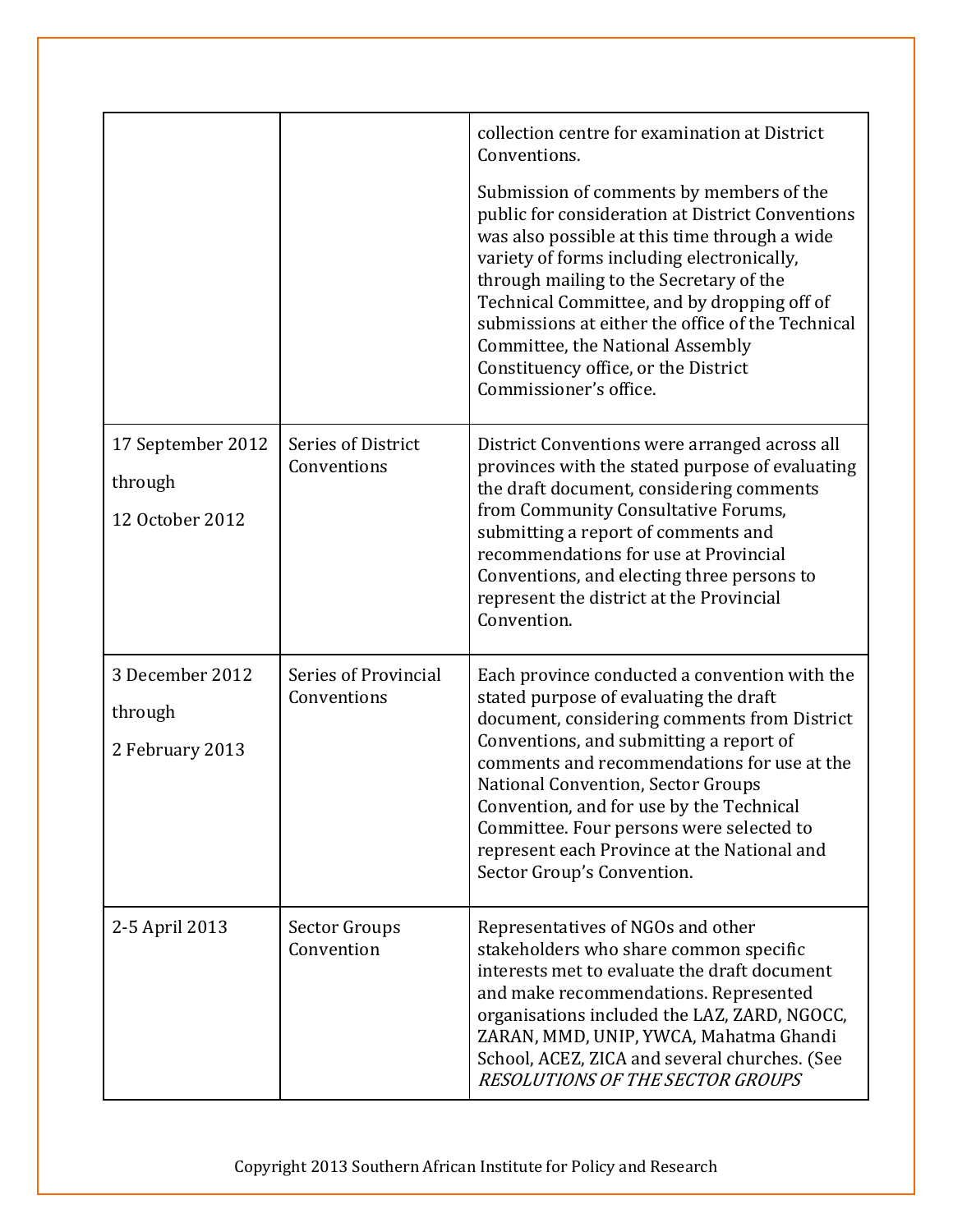|                  |                                         | CONVENTION).                                                                                                                                                                                                                                                                            |
|------------------|-----------------------------------------|-----------------------------------------------------------------------------------------------------------------------------------------------------------------------------------------------------------------------------------------------------------------------------------------|
| 10-17 April 2013 | The National<br>Convention<br>Commences | Representatives of a broad range of<br>stakeholders met and validated each article of<br>the constitution. Resolutions were issued for<br>each article of the draft constitution suggesting<br>deletion, amendment, or retention of some<br>element along with a written justification. |
| 31 December 2013 | Final draft<br>constitution deadline    | The Technical Committee was initially expected<br>to release the Final Draft document on June 31.<br>Minister of Justice Wynter Kabimba granted the<br>technical committee an extension until<br>December. The extension will be funded by the<br>UNDP.                                 |

\*The above table was composed using a combination of Technical Committee press releases, Consultative Process Guidelines, and Consolidated Provincial and National Conventions Resolutions, and Sector Groups Resolutions. All documents freely available at the Technical Committee's website: www.zambianconstitution.org.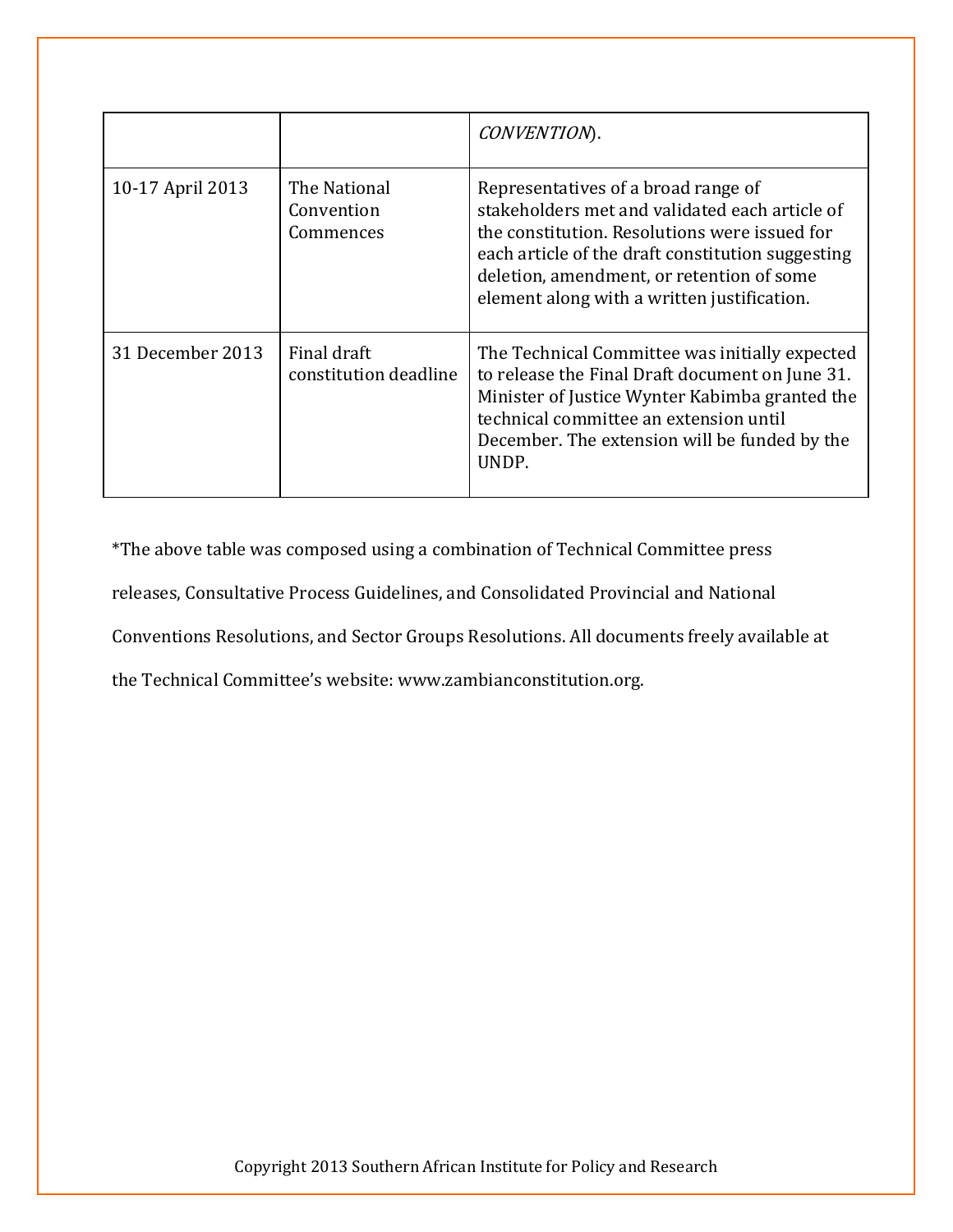# Appendix B

| The Oasis Forum                              | The Collaborative Group on the<br>Constitution |
|----------------------------------------------|------------------------------------------------|
| Council of Churches in Zambia (CCZ)          | · Oasis Forum                                  |
| · Evangelical Fellowship of Zambia (EFZ)     | · Southern Africa Centre for the               |
| · Law Association of Zambia (LAZ)            | <b>Constructive Resolution of Disputes</b>     |
| · Non-Governmental Organization Coordinating | (SACCORD)                                      |
| Committee for Gender and Development         | · Foundation for Democratic Process            |
| (NGOCC)                                      | (FODEP)                                        |
|                                              | · Anti-Voter Apathy Programme (AVAP)           |
|                                              | · Transparency International Zambia            |
|                                              | (TIZ)                                          |
|                                              | · Press Association of Zambia (PAZA)           |
|                                              | <b>Citizens Forum</b>                          |
|                                              | · Zambia National Women's Lobby                |
|                                              | Group                                          |
|                                              | Zambia Alliance of Women                       |

\*As described in Hayward (2010).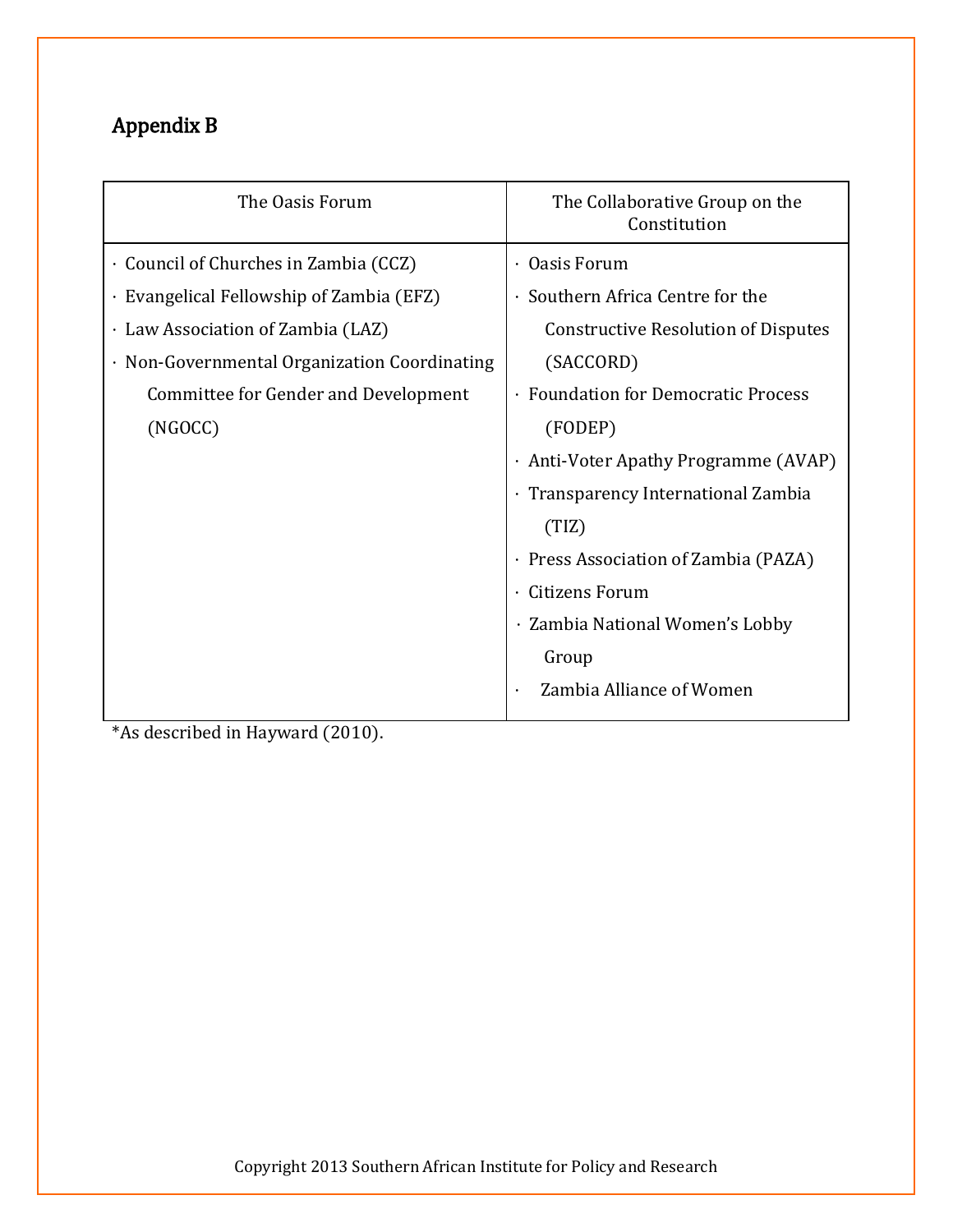# Appendix C

| Civil Society Constitutional Coalition                   | Panos Institute Facilitated Coalition                                                       |
|----------------------------------------------------------|---------------------------------------------------------------------------------------------|
| · ActionAid International Zambia;                        | $\cdot$ Oasis Forum                                                                         |
| · Anti-Voter Apathy (AVAP);                              | · Non-Governmental Organisations<br>Coordinating Council (NGOCC)                            |
| · Citizen's Forum;                                       |                                                                                             |
| · Civil Society for Poverty Reduction<br>(CSPR);         | · Southern African Centre for the<br><b>Constructive Resolution of</b><br>Disputes(SACCORD) |
| · Hope for Human Rights;                                 | · The Civil Society Constitution Coalition                                                  |
| · Infotainment Movement;                                 | · Foundation for Democratic<br>Process(FODEP)                                               |
| · Jesuit Centre for Theological<br>Reflection (JCTR);    | · Jesuit Centre for Theological Reflection                                                  |
| · Save the Children;                                     | (ICTR)                                                                                      |
| · Southern African Centre for the                        | · Transparency International Zambia                                                         |
| <b>Constructive Resolution of Disputes</b><br>(SACCORD); | · Yatsani Radio                                                                             |
|                                                          | Zambian Voice                                                                               |
| · Transparency International Zambia<br>(TIZ);            | · Media Institute of Southern Africa<br>(MISA)                                              |
| · Treatment Advocacy and Literacy<br>Campaign (TALC);    | · Sectoral Advisory Group on Governance                                                     |
| · Zambia Civic Education Association                     | (SAG)                                                                                       |
| (ZCEA);                                                  | · Caritas Zambia under the Zambia                                                           |
| · Zambia Community Based Natural                         | Episcopal Conference (ZEC)                                                                  |
| <b>Resources Management Forum</b><br>(ZCBNMF)            | · Action Aid                                                                                |
| · Zambia Land Alliance (ZLA)                             | Community Transformation                                                                    |
| · Zambian Union of Financial                             | · National Youth Constitutional Assembly                                                    |
| <b>Institutions and Allied Workers</b><br>(ZUFIAW/FFTUZ) | · Zambia Land Alliance                                                                      |
| · Women and Law in Southern Africa                       | Council of Churches in Zambia (CCZ)                                                         |
| (WLSA)                                                   | · Civil Society for Poverty Reduction                                                       |